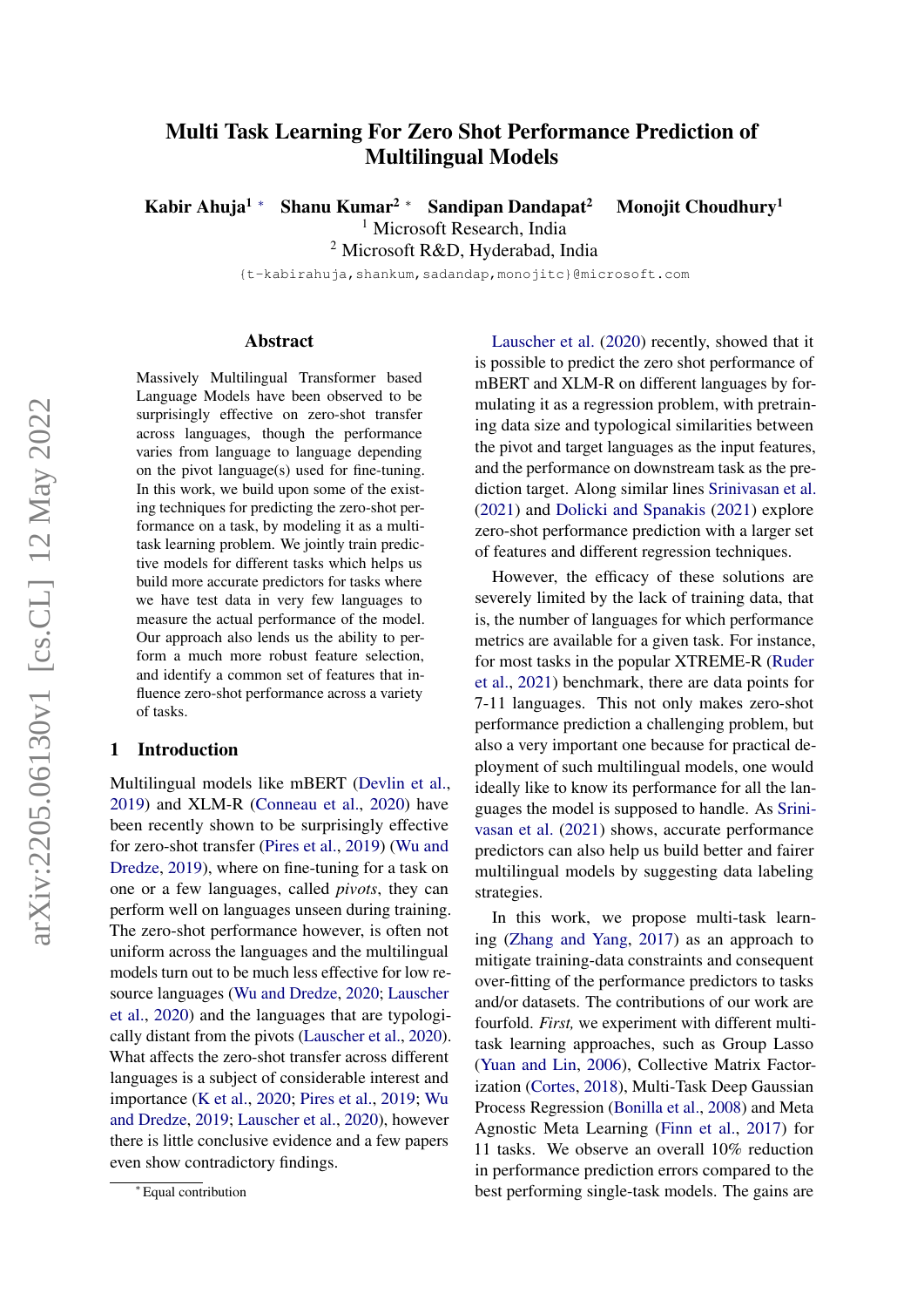even stronger when we just consider the tasks with very few data points ( $\leq 10$ ), where we see a 20% drop in the mean absolute errors. *Second,* an interesting consequence of modelling this problem via multi-task learning is that we are able to predict performance on low resource languages much more accurately, where in some cases single-task approaches may perform even worse than the simple averaging baselines. *Third,* apart from the features used for zero-shot performance prediction in the previous work [\(Lauscher et al.,](#page-9-1) [2020;](#page-9-1) [Srini](#page-10-2)[vasan et al.,](#page-10-2) [2021;](#page-10-2) [Dolicki and Spanakis,](#page-9-3) [2021\)](#page-9-3), we also utilize metrics quantifying the quality of multilingual tokenizers as proposed in [\(Rust et al.,](#page-10-6) [2021\)](#page-10-6) as features in our predictive models, which turn out to have strong predictive power for certain tasks. To the best of our knowledge, our work is the first to explore the impact of tokenizer quality specifically on zero-shot transfer. And *fourth,* our multi-task framework in general lends us with a much more robust selection of features affecting the zero-shot performance. This, in turn, lets us investigate the critical open question on what influences the zero-shot performances across languages more rigorously. As we shall see, our findings corroborate some of the previous conclusions, while others are extended or annulled.

# 2 Background and Related Work

Zero Shot Transfer. Multilingual models like mBERT [\(Devlin et al.,](#page-8-0) [2019\)](#page-8-0) and XLM-R [\(Con](#page-8-1)[neau et al.,](#page-8-1) [2020\)](#page-8-1) have shown surprising effectiveness in zero-shot transfer, where fine-tuning the MMLM on a task in some source language often leads to impressive performance on the same task in other languages as well without explicitly training on them. [Pires et al.](#page-9-0) [\(2019\)](#page-9-0) first observed this phenomenon for NER [\(Tjong Kim Sang,](#page-10-7) [2002;](#page-10-7) [Tjong](#page-10-8) [Kim Sang and De Meulder,](#page-10-8) [2003;](#page-10-8) [Levow,](#page-9-5) [2006\)](#page-9-5) and POS tagging [\(Nivre et al.,](#page-9-6) [2018\)](#page-9-6) tasks. Concurrently, [Wu and Dredze](#page-10-0) [\(2019\)](#page-10-0) also showed this surprisingly cross lingual transfer ability of mBERT additionally on tasks like Document Classification [\(Schwenk and Li,](#page-10-9) [2018\)](#page-10-9), Natural Language Inference [\(Conneau et al.,](#page-8-4) [2018\)](#page-8-4) and Dependency Parsing [\(Nivre et al.,](#page-9-6) [2018\)](#page-9-6).

Factors Affecting Zero Shot Transfer. [Pires](#page-9-0) [et al.](#page-9-0) [\(2019\)](#page-9-0) showed that vocabulary memorization played little role in zero-shot generalization as language pairs with little word piece overlap also exhibited impressive crosslingual performance. [K](#page-9-2) [et al.](#page-9-2) arrived at a similar conclusion by training BERT on an artificially generated language to zero out the word overlap with the target languages, and observed only minor drops in the performance compared to training the model on English. On the contrary [Wu and Dredze](#page-10-0) [\(2019\)](#page-10-0), observed strong correlations between the sub-word overlap and the zero-shot performance in four out of five tasks.

[Wu and Dredze](#page-10-1) [\(2020\)](#page-10-1) showed that mBERT performed much worse for zero-shot transfer to low resource languages (i.e., less pre-training data) than high resource ones on POS Tagging, NER and Dependency Parsing tasks. [Lauscher et al.](#page-9-1) [\(2020\)](#page-9-1) also had a similar observation on tasks like XNLI and XQuAD [\(Artetxe et al.,](#page-8-5) [2020\)](#page-8-5), though they found that the zero-shot performance on NER, POS tagging and Dependency Parsing tasks might not strictly depend on the pre-training size and could be better explained by different linguistic relatedness features like syntactic and phonological similarities between the language pair. Similar dependence on the typological relatedness such as word order had also been observed by [Pires et al.](#page-9-0) [\(2019\)](#page-9-0).

Performance Prediction. Prior work has explored predicting the performance of machine learning models from unlabelled data by either measuring (dis)agreements between multiple classifiers [\(Pla](#page-9-7)[tanios et al.,](#page-9-7) [2014,](#page-9-7) [2017\)](#page-9-8) or by utilizing underlying information about data distribution [\(Domhan et al.,](#page-9-9) [2015\)](#page-9-9). In the context of NLP [Birch et al.](#page-8-6) [\(2008\)](#page-8-6) explored predicting the performance of a Machine Translation system by utilizing different explanatory variables for the language pairs. [Lin et al.](#page-9-10) [\(2019\)](#page-9-10) proposed a learning to rank approach to choose transfer languages for cross lingual learning using several linguistic and dataset specific features.

Recently, there has been an interest in predicting the performance of NLP models without actually training or testing them, by formulating it as a regression problem. [Xia et al.](#page-10-10) [\(2020\)](#page-10-10) showed that using experimental settings for an NLP experiment as inputs it is possible to accurately predict the performance on different languages and model architectures[.Ye et al.](#page-10-11) [\(2021\)](#page-10-11) extended this work by proposing methods to do a fine-grained estimation of the performance as well as predicting well-callibrated confidence intervals. Specifically predicting the zero-shot performance of MMLMs was first explored in [Lauscher et al.](#page-9-1) [\(2020\)](#page-9-1), where they used a linear regression model to estimate the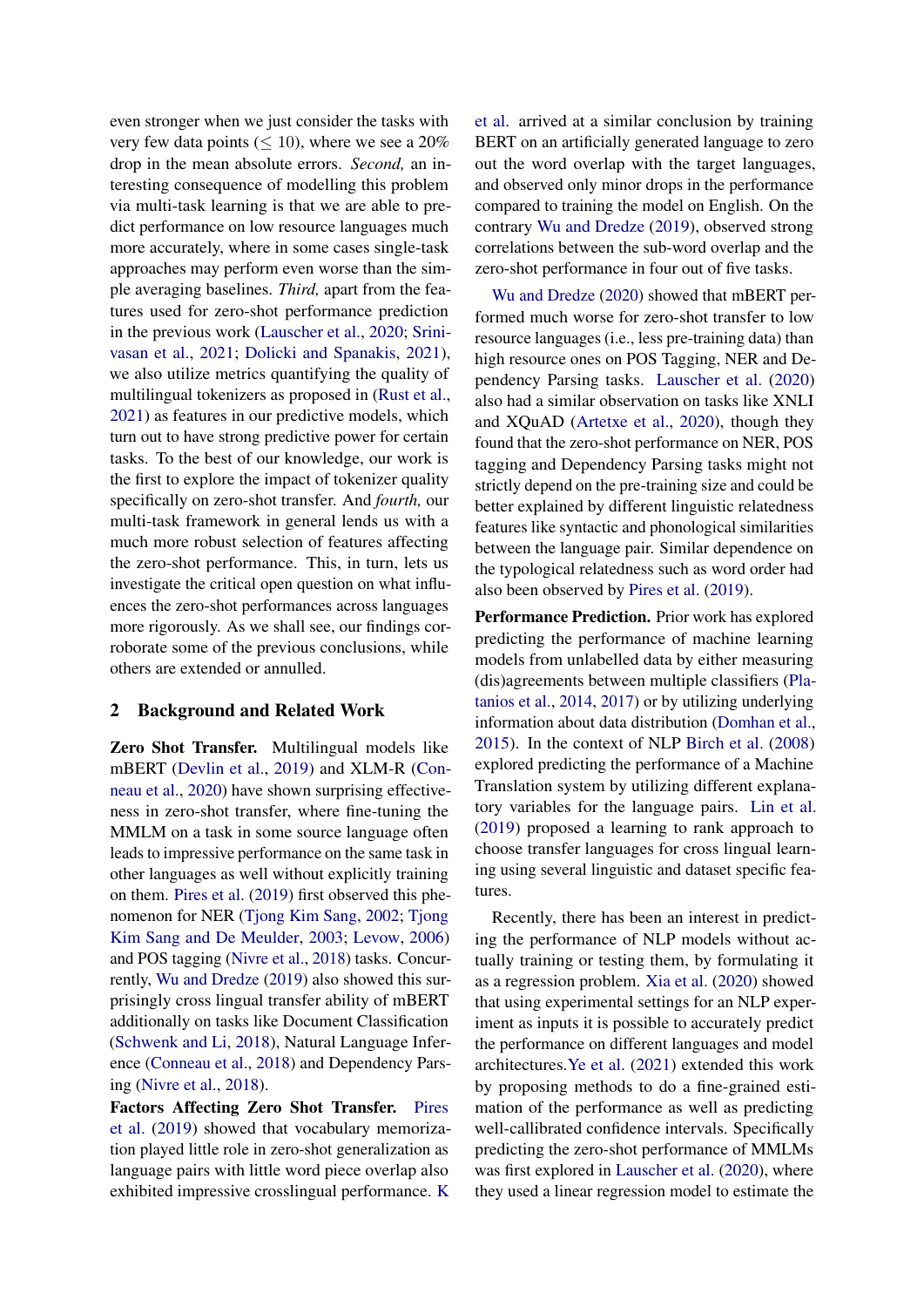cross-lingual transfer performance based on pretraining data size and linguistic relatedness features. [Srinivasan et al.](#page-10-2) [\(2021\)](#page-10-2) tackled this problem by utilizing XGBoost Regressor for the prediction along with a larger set of features. [Dolicki and Spanakis](#page-9-3) [\(2021\)](#page-9-3) explored individual syntactic features for zero-shot performance prediction instead of working with aggregate similarity values, and showed about 2 to 4 times gain in performance. We extend all of these works by considering a multi-task learning approach, where performance prediction in a task utilizes not only the data available for that task, but also the patterns observed for other tasks.

# 3 Problem Setup

We begin by defining the multi-task performance prediction problem and then describe the different linguistic and MMLM specific features used.

# 3.1 Multi-Task Performance Prediction Problem

Consider a pre-trained multilingual model M, trained using self supervision on a set of languages  $\mathcal{L}$ . Let  $\mathfrak T$  be the set of downstream NLP tasks,  $\mathcal P$ be the set of pivot (source) languages for which training data is available for the downstream tasks for fine-tuning and  $T$  be the set of target languages for which validation/test data is available. Note that  $P \subset \mathcal{L}$  and  $\mathcal{T} \subseteq \mathcal{L}$ . We use the zero-shot setting similar to [Lauscher et al.](#page-9-1) [\(2020\)](#page-9-1) which enforces  $P$ and T to be disjoint sets<sup>[1](#page-2-0)</sup>, i.e.,  $P \cap T = \emptyset$ .

We then define  $y_{p,t}^{\mathcal{M},t} \in \mathbb{R}$  as the zero-shot performance on language  $t \in \mathcal{T}$  on finetuning M on task  $\mathfrak{t} \in \mathfrak{T}$  in pivot language  $p \in \mathcal{P}$ . Let  $x_{p,t}^{\mathcal{M}} \in \mathbb{R}^n$ be the  $n$ -dimensional feature vector representing the corresponding train-test configuration. Since for our experiments we train and evaluate the performance prediction for a single model at a time, we will simplify the notations to  $y_{p,t}^{\mathrm{t}}$  and  $x_{p,t}$ .

The predictor model can then be defined as the function  $f_{\Theta, \Phi} : \mathbb{R}^n \times \mathfrak{T} \to \mathbb{R}$ , where  $\Theta \in \mathbb{R}^{d_g}$  denotes the shared parameters across the tasks and the task specific parameters are given by  $\Phi \in \mathbb{R}^{d_s \times |\mathfrak{T}|}$ . The objective function for training such a predictor

<span id="page-2-2"></span>model can be defined as:

$$
J(\Theta, \Phi) = \sum_{\mathfrak{t} \in \mathfrak{T}} \sum_{p \in \mathcal{P}} \sum_{t \in \mathcal{T}} \| f(x_{p,t}, \mathfrak{t}; \Theta, \Phi) - y_{p,t}^{\mathfrak{t}} \|_{2}^{2} + \lambda_{g} \|\Theta\|_{1} + \lambda_{s} \|\Phi\|_{1,1} + \lambda_{group} \|\Phi\|_{1,q}
$$
\n(1)

The second and third terms regularize the global and task specific parameters independently, while the last term,  $l_1/l_q$  norm with  $q > 1$ , ensures a block sparse selection of the task specific parameters. This term ensures a multi-task learning behavior even when there are no parameters shared across the tasks (i.e.,  $\Theta = \emptyset$ ) through selection of common features across the tasks. Setting  $\Theta = \emptyset$ and  $\lambda_{group} = 0$  leads to the single task setup of [Lauscher et al.](#page-9-1) [\(2020\)](#page-9-1) and [Srinivasan et al.](#page-10-2) [\(2021\)](#page-10-2).

#### <span id="page-2-1"></span>3.2 Features

We divide the set of features into two higher level categories, viz. the pairwise features defined for the pivot and target that measure the typological relatedness of the languages, and the individual features defined for the target language reflecting the state of its representation in M.

# 3.2.1 Pairwise Features

Instead of directly using the different typological properties of the the two languages as features, we use the pairwise relatedness to avoid feature explosion.

Subword Overlap : We define the subword overlap as the percentage of unique tokens that are common to the vocabularies of both the pivot and target languages. Let  $V_p$  and  $V_t$  be the subword vocabularies of  $p$  and  $t$ . The subword overlap is then defined as :

$$
o_{sw}(p,t) = \frac{|V_p \cap V_t|}{|V_p \cup V_t|} \tag{2}
$$

Similarity between Lang2Vec vectors: Following [Lin et al.](#page-9-10) [\(2019\)](#page-9-10) and [Lauscher et al.](#page-9-1) [\(2020\)](#page-9-1), we compute the typological relatedness between  $p$ and t from the linguistic features provided by the URIEL project [\(Littell et al.,](#page-9-11) [2017\)](#page-9-11). We use syntactic ( $s_{sun}(p, t)$ ), phonological similarity ( $s_{pho}(p, t)$ ), genetic similarity  $(s_{gen}(p, t))$  and geographic distance  $(d_{geo}(p, t))$ . For details, please see [Littell](#page-9-11) [et al.](#page-9-11) [\(2017\)](#page-9-11).

# 3.2.2 Individual Features

**Pre-training Size:** We use the  $log_{10}$  of the size (in words) of the pre-training corpus in the target

<span id="page-2-0"></span> $1$ Though beyond the scope of the current work, it is possible to extend this to a few-shot setting as discussed in [Srini](#page-10-2)[vasan et al.](#page-10-2) [\(2021\)](#page-10-2).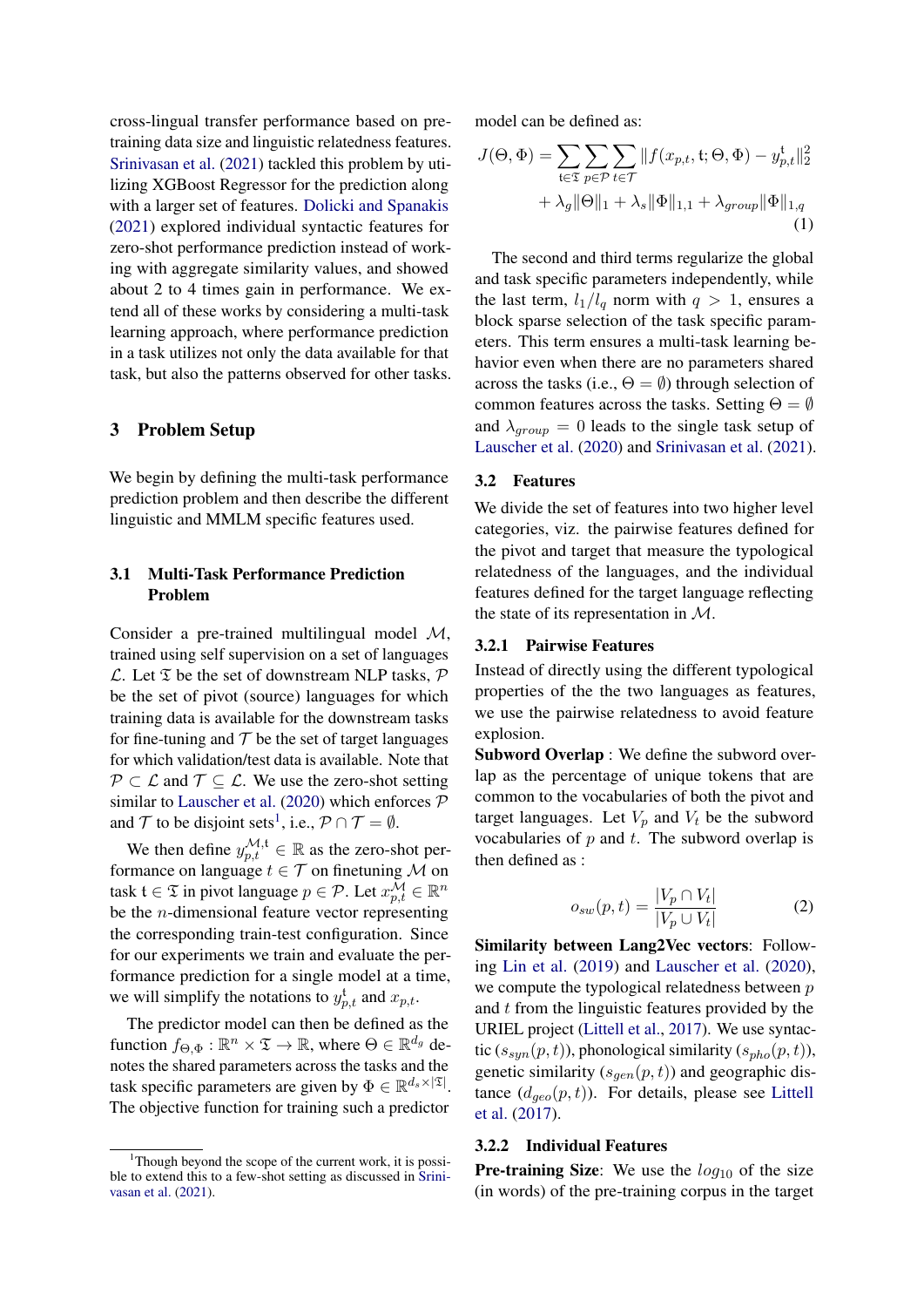language,  $\text{SIZE}(t)$ , as a feature.

Rare Typological Traits: [Srinivasan et al.](#page-10-2) [\(2021\)](#page-10-2) proposed this metric to capture the rarity of the typological features of a language in the representation of M. Every typological feature in WALS database is ranked based on the amount of pretraining data for the languages that contain the feature. For the language  $t$ , Mean Reciprocal Rank (MRR) of all of its features is then calculated and used as a feature – WMRR $(t)$ .

Tokenizer Features : In their recent work, [Rust](#page-10-6) [et al.](#page-10-6) [\(2021\)](#page-10-6) proposed two metrics, viz. tokenizer's *fertility* and proportion of continued words, to evaluate the quality of multilingual tokenizers on a given language. For target  $t$ , they define the tokenizer's fertility,  $FERT(t)$ , as the average number of sub-words produced for every tokenized word in  $t$ 's corpus. On the other hand, the proportion of continued words,  $PCW(t)$ , measures how often the tokenizer chooses to continue a word across at least two tokens. They show that the multilingual models perform much worse on a task than their monolingual counterparts when the values of these metrics are higher for the multilingual tokenizer. We include  $FERT(t)$  and  $PCW(t)$  as features.

An important thing to note here is that the we do not use identity of a language as a feature while training the models, hence the performance prediction models are capable of generating predictions on new languages unseen during training. However, if the features of the new languages deviate significantly from the features seen during training, the predictions are expected to be less accurate as also observed in [Xia et al.](#page-10-10) [\(2020\)](#page-10-10); [Srinivasan et al.](#page-10-2) [\(2021\)](#page-10-2) and is one of the main reasons for exploring a multi-task approach.

# 4 Approaches

We extensively experiment with a wide-array of multi-task as well as single-task regression models to provide a fair comparison between different approaches to zero-shot performance prediction.

# 4.1 Baselines

Average Score Within a Task (AWT) : The performance for a pivot-target pair  $(p, t)$  on a task t is approximated by taking the average of the performance on all other target languages (pivot being fixed) in the same task t, i.e.,  $f(x_{p,t}, t) =$ 

1  $\frac{1}{|\mathcal{T}|-1}\sum_{t'\in\mathcal{T}-\{t\}}y_{p,t'}^{\mathfrak{t}}.$ 

Average Score across the Tasks (AAT) : Here instead of averaging over all the target languages within a task, we approximate the performance on a given target language by averaging the scores for that language across the other tasks, i.e.,  $f(x_{p,t}, \mathfrak{t}) = \frac{1}{|\mathfrak{T}|-1} \sum_{\mathfrak{t}' \in \mathfrak{T} - \{\mathfrak{t}\}} y_{p,t}^{\mathfrak{t}'}$ 

### 4.2 Single Task Models

Lasso Regression: [Lauscher et al.](#page-9-1) [\(2020\)](#page-9-1) train different linear regression models for each task. Along similar lines, we experiment with linear regression, but also add an L1 regularization term, as we observed it usually leads to better predictors.

XGBoost Regressor: As shown in [Srinivasan et al.](#page-10-2) [\(2021\)](#page-10-2), XGBoost [\(Chen and Guestrin,](#page-8-7) [2016\)](#page-8-7) generally obtains impressive performance on this task, and hence we include it in our experiments as well.

# 4.3 Multi Task Models

Group Lasso:  $l_1/l_q$  norm based blockregularization has been shown to be effective for multi-task learning in the setting of multi-linear regression [\(Yuan and Lin,](#page-10-5) [2006;](#page-10-5) [Argyriou et al.,](#page-8-8) [2008\)](#page-8-8). For each task, consider separate linear regression models represented by the weight matrix  $\Phi \in \mathbb{R}^{n \times |\mathfrak{T}|}$ . The  $l_1 / l_q$  regularization term is given as:  $\|\Phi\|_{1,q} = \sum_{j=1}^n (\sum_{t=1}^{\mathfrak{X}} |\Phi_{jt}|^q)^{1/q}$ , where  $\Phi_{jt}$  denotes the weight for the feature j in the task t. For  $q > 1$ , minimizing this term pushes the  $l_q$ -norms corresponding to the weights of a given feature across the tasks to be sparse, which encourages multiple predictors to share similar sparsity patterns. In other words, a common set of features is selected for all the tasks. We use  $q = 2$ for the group regularization term.

Since this can be restrictive in certain scenarios, some natural extensions to Group Lasso, such as Dirty Models [\(Jalali et al.,](#page-9-12) [2010\)](#page-9-12) and Multi Level Lasso [\(Lozano and Swirszcz,](#page-9-13) [2012\)](#page-9-13), have been proposed that separate out the task specific and global parameters. We experimented with these methods and observed equivalent or worse performance compared to Group Lasso.

Collective Matrix Factorization (CMF) with Side Information: Low rank approximation for the task weights matrices forms one family of methods for multi-task learning [\(Zhang and Yang,](#page-10-4) [2017;](#page-10-4) [Pong et al.,](#page-9-14) [2010;](#page-9-14) [Ando et al.,](#page-8-9) [2005\)](#page-8-9). As a direct analogue with collaborative filtering, here we can think of the tasks as *users* and pivot-target pairs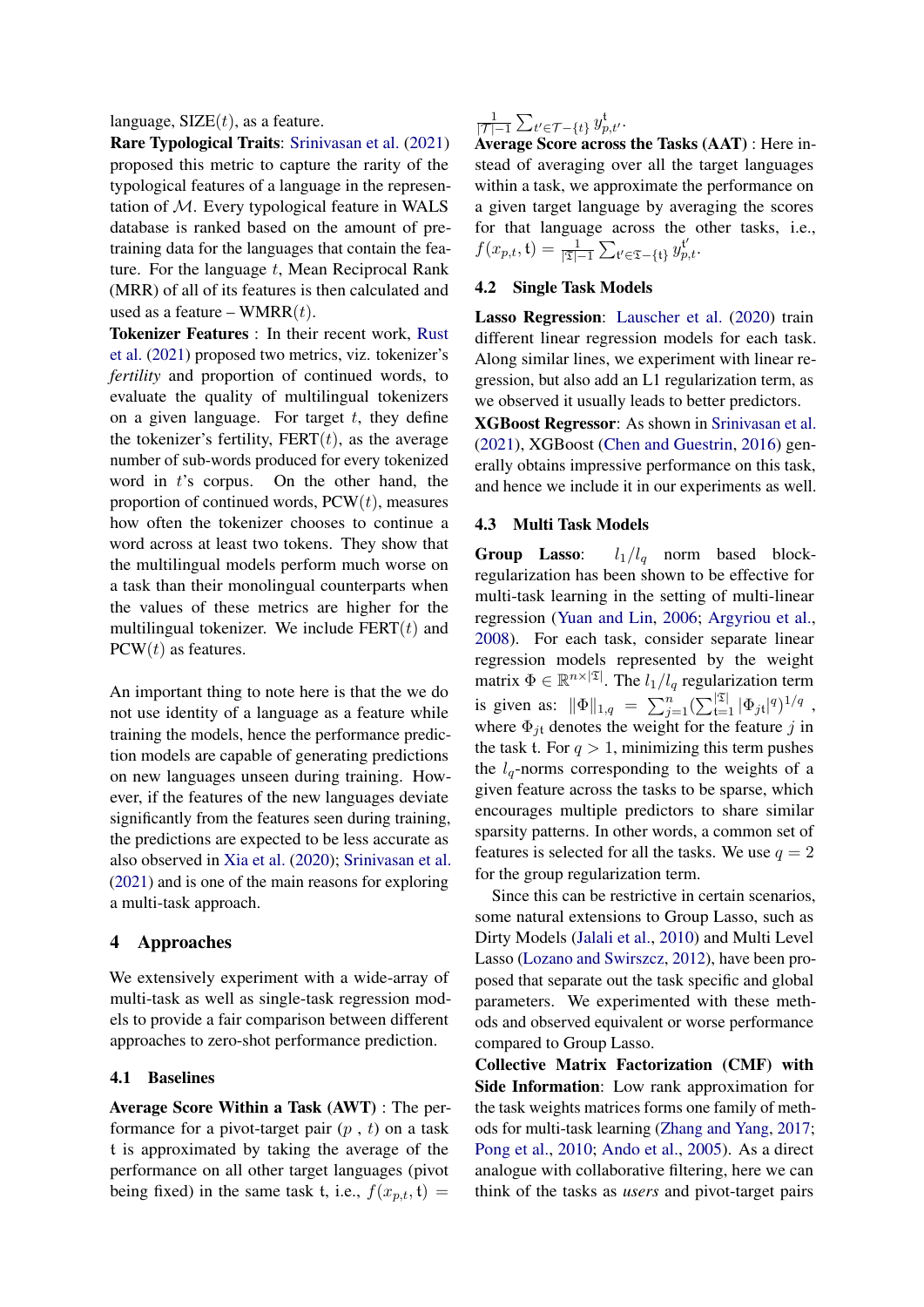as *items*. Consider the matrix  $\mathbf{Y} \in \mathbb{R}^{|\mathfrak{T}| \times |\mathcal{P} \times \mathcal{T}|}$ , where each element of the matrix correspond to  $y_{p,t}^{\mathrm{t}}$ . We can then decompose the matrix into task and language-pair specific factors as

$$
\mathbf{Y} \sim \mathbf{T} \mathbf{L}^T \tag{3}
$$

where  $\mathbf{T} \in \mathbb{R}^{|\mathfrak{T}| \times d_{latent}}$  and  $\mathbf{L} \in \mathbb{R}^{|\mathcal{P} \times \mathcal{T}| \times d_{latent}}$ are the task and language-pair factor matrices, and  $d_{latent}$  is the number of factors.

Additionally, in order to incorporate the feature information about the language pairs as discussed in section [3.2,](#page-2-1) we incorporate Collective Matrix Factorization approach [\(Cortes,](#page-8-2) [2018\)](#page-8-2). It incorporates the attribute information about items and/or users in the factorization algorithm by decomposing the language-pair feature matrix  $X \in$  $\mathbb{R}^{|\mathcal{P} \times \mathcal{T}| \times n}$  as  $\mathbf{L} \mathbf{F}^T$ , such that  $\mathbf{L}$  is shared across both decompositions. This helps to learn the latent representations for the pivot-language pairs from the task-wise performance as well as different lin-guistic and MMLM specific features<sup>[2](#page-4-0)</sup>. In relation to Equation [1,](#page-2-2) we can think of task factors T to correspond to the task specific parameters Φ, languagepair factors **L** as the shared parameters  $\Theta$  and the predictor model as  $f(x_{p,t}, \mathfrak{t}; \Theta, \Phi) = (\mathbf{T} \mathbf{L}^T)_{(p,t), \mathfrak{t}}$ . Both L and T are regularized seperately, but there is no group regularization term ( $\lambda_{group} = 0$ ).

[Ye et al.](#page-10-11) [\(2021\)](#page-10-11) also uses a Tensor Factorization approach for performance prediction which is similar to our CMF method. However, they train separate models for each task and factorize over metric specific attributes instead for a fine-grained prediction.

Multi-Task Deep Gaussian Process Regression (MDGPR): We use the multi-task variant of Gaussian Processes proposed in [Bonilla et al.](#page-8-3) [\(2008\)](#page-8-3) and utilize deep neural networks to define the kernel functions as in Deep GPs [\(Wilson et al.,](#page-10-12) [2016\)](#page-10-12). For comparison, we also report the scores of the single-task variant of this method which we denote as DGPR. See Appendix (section [A.1\)](#page-10-13) for details.

Apart from these we also explore other multitask methods like Model Agnostic Meta Learning (MAML) [\(Finn et al.,](#page-9-4) [2017\)](#page-9-4), details of which we leave in the appendix (section [A.1\)](#page-10-13).

# 5 Experimental Setup

In this section, we discuss our test conditions, datasets and training parameters for the different

experiments.

# 5.1 Test Conditions

We consider two different test conditions: Leave One Language Out (LOLO) and Leave Low Resource Languages Out (LLRO).

Leave One Language Out: LOLO is a popular setup for multilingual performance prediction [\(Lauscher et al.,](#page-9-1) [2020;](#page-9-1) [Srinivasan et al.,](#page-10-2) [2021\)](#page-10-2), where for a given task, we choose a target language and move all of its instances from the prediction dataset to the test data. The models are then trained on the remaining languages and evaluated on the unseen test language. This is done for all the target languages available for a task, and the Mean Absolute Error (MAE) across languages is reported. In the multi-task setting we evaluate on one task at a time while considering the rest as helper tasks for which the entire data is used including the test language<sup>[3](#page-4-1)</sup>.

Leave Low Resource Languages Out: Through this evaluation strategy we try to emulate the real world use case where we only have test data available in high resource languages such as English, German and Chinese, and would like to estimate the performance on under-represented languages such as Swahili and Bengali. We use the language taxonomy provided by [Joshi et al.](#page-9-15) [\(2020\)](#page-9-15) to categorize the languages into six classes  $(0 = low to$  $5 =$ high) based on the number of resources available. We then move languages belonging to class 3 or below to our test set and train the models on class 4 and 5 languages only. Similar to LOLO, here too we allow the helper tasks to retain all the languages.

#### 5.2 Tasks and Datasets

We use the following 11 tasks provided in XTREME [\(Hu et al.,](#page-9-16) [2020\)](#page-9-16) and XTREME-R [\(Ruder et al.,](#page-10-3) [2021\)](#page-10-3) benchmarks: 1. Classification: XNLI [\(Conneau et al.,](#page-8-4) [2018\)](#page-8-4) , PAWS-X [\(Yang et al.,](#page-10-14) [2019\)](#page-10-14), and XCOPA [\(Ponti et al.,](#page-9-17) [2020\)](#page-9-17) 2. Structure Prediction: UDPOS [\(Nivre et al.,](#page-9-6) [2018\)](#page-9-6), and NER [\(Pan et al.,](#page-9-18) [2017\)](#page-9-18) 3. Question Answering: XQUAD [\(Artetxe et al.,](#page-8-5) [2020\)](#page-8-5), MLQA [\(Lewis](#page-9-19) [et al.,](#page-9-19) [2020\)](#page-9-19), and TyDiQA-GoldP [\(Clark et al.,](#page-8-10) [2020\)](#page-8-10) 4. Retrieval: Tatoeba [\(Artetxe and Schwenk,](#page-8-11)

<span id="page-4-0"></span><sup>&</sup>lt;sup>2</sup>Note that we can use a similar approach for providing side information for the tasks as well.

<span id="page-4-1"></span> $3$ Note that this is a reasonable relaxation to make as it is closer to the real world use case where we would have the evaluation data for some languages in the standard tasks and would like to utilize that to make predictions on the same languages for the new ftask.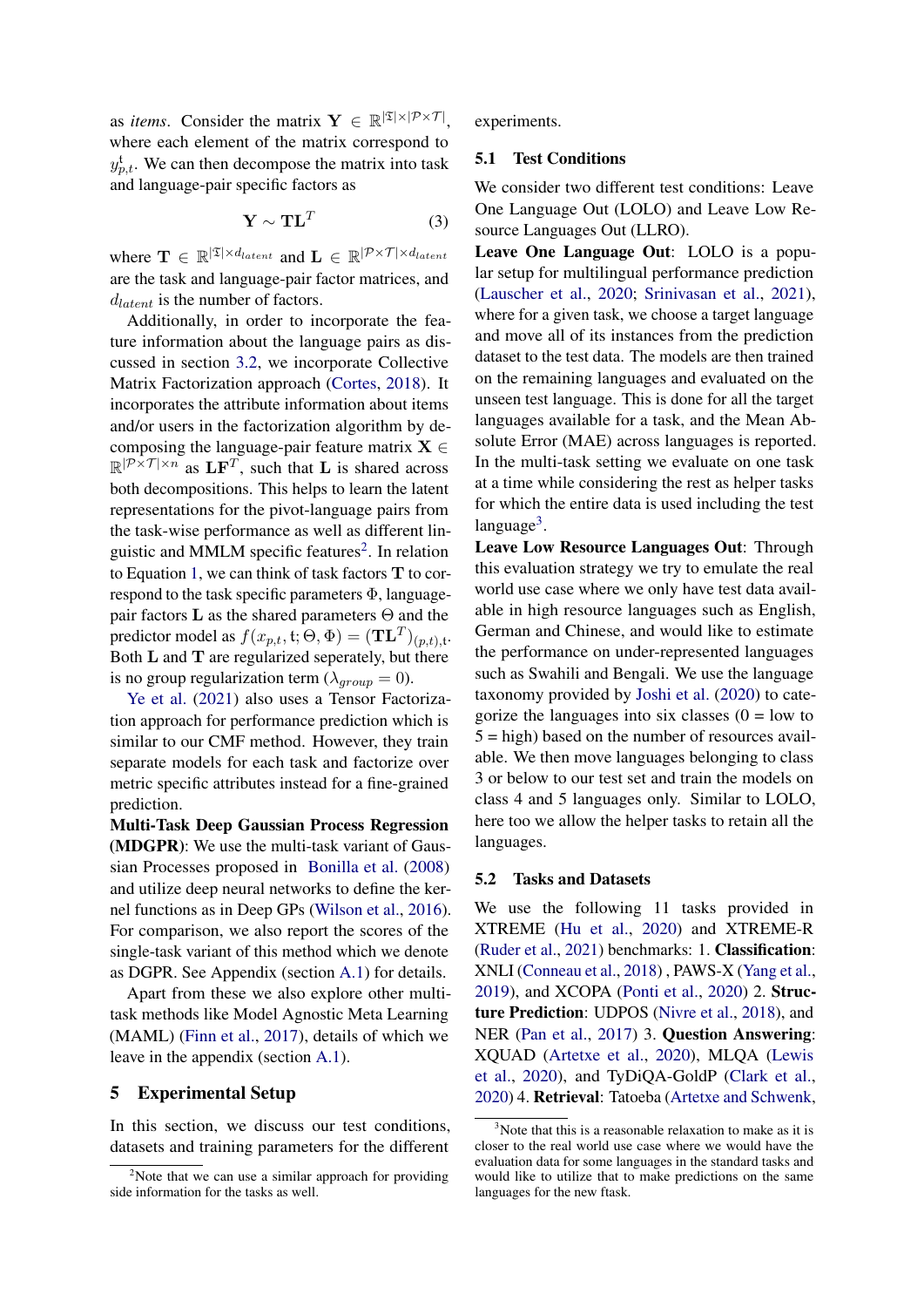<span id="page-5-3"></span>

| <b>MMLM</b> | Task                                | $\tau$         | <b>Baselines</b>    |                             | <b>Single Task Models</b> |                |       | <b>Multi Task Models</b> |            |              |             |
|-------------|-------------------------------------|----------------|---------------------|-----------------------------|---------------------------|----------------|-------|--------------------------|------------|--------------|-------------|
|             |                                     |                | Average within Task | <b>Average across Tasks</b> | Lasso                     | <b>XGBoost</b> | DGPR  | <b>Group Lasso</b>       | <b>CMF</b> | <b>MDGPR</b> | <b>MAML</b> |
|             | <b>MLOA</b>                         | $\overline{7}$ | 2.92                | 2.26                        | 4.33                      | 2.91           | 3.26  | 2.21                     | 2.66       | 2.96         | 4.89        |
| <b>XLMR</b> | <b>PAWS</b>                         |                | 3.34                | 0.9                         | 0.8                       | 1.28           | 1.27  | 1.32                     | 1.39       | 2.71         | 6.62        |
|             | <b>XCOPA</b>                        | 8              | 4.52                | 5.91                        | 2.42                      | 4.16           | 4.73  | 2.69                     | 2.03       | 1.96         | 6.28        |
|             | <b>TyDiOA</b>                       | 9              | 4.29                | 5.48                        | 5.89                      | 5.63           | 6.56  | 5.04                     | 5.88       | 4.61         | 4.96        |
|             | <b>XOUAD</b>                        | 10             | 4.90                | 4.22                        | 4.54                      | 6.56           | 4.13  | 4.16                     | 3.86       | 3.15         | 6.85        |
|             | <b>LAReOA</b>                       | 10             | 2.10                | 1.51                        | 1.53                      | 1.56           | 1.78  | 1.52                     | 1.87       | 2.69         | 8.22        |
|             | <b>MewsliX</b>                      | 10             | 16.61               | 15.48                       | 15.70                     | 21.16          | 15.66 | 13.73                    | 14.62      | 10.07        | 9.33        |
|             | <b>XNLI</b>                         | 14             | 3.07                | 2.07                        | 1.97                      | 1.53           | 2.16  | 2.17                     | 2.17       | 3.54         | 4.55        |
|             | <b>WikiANN</b>                      | 32             | 15.22               | 11.61                       | 10.14                     | 10.26          | 12.64 | 10.92                    | 11.36      | 9.15         | 13.19       |
|             | Tatoeba                             | 35             | 8.69                | 8.68                        | 5.82                      | 7.14           | 6.80  | 5.83                     | 6.08       | 8.09         | 9.72        |
|             | <b>UDPOS</b>                        | 48             | 10.15               | 7.65                        | 7.52                      | 5.12           | 6.02  | 7.72                     | 7.89       | 5.88         | 10.71       |
|             | Average                             | 19             | 6.89                | 5.98                        | 5.51                      | 6.12           | 5.91  | 5.21                     | 5.44       | 4.98         | 7.76        |
|             | Average ( $ \mathcal{T}  \leq 10$ ) | 9              | 5.53                | 5.11                        | 5.03                      | 6.18           | 5.34  | 4.38                     | 4.62       | 4.02         | 6.73        |
| mBERT       | Average                             | 19             | 8.69                | 6.57                        | 5.55                      | 6.86           | 6.10  | 5.45                     | 5.08       | 5.12         | 8.14        |
|             | Average ( $ T  \le 10$ )            | 9              | 6.96                | 5.64                        | 4.99                      | 6.54           | 5.73  | 4.44                     | 4.18       | 4.53         | 7.51        |

Table 1: Mean Absolute Error (scaled by 100 for readability) for LOLO for different approaches across tasks. We also report the average MAE across all tasks ("Average") and for tasks which has less than or equal to 10 languages ("Average ( $|T| \le 10$ )"). Task-wise results for mBERT can be found in the Appendix (table [2\)](#page-12-0)

# [2019\)](#page-8-11), Mewsli-X [\(Botha et al.,](#page-8-12) [2020;](#page-8-12) [Ruder et al.,](#page-10-3) [2021\)](#page-10-3), and LAReQA [\(Roy et al.,](#page-10-15) [2020\)](#page-10-15)

All of these datasets have training data present only in English i.e.  $P = \{en\}$ , and majority of the tasks have fewer than 10 target languages.

# 5.3 Training Details

We train and evaluate our performance prediction models for mBERT (*bert-base-multilingualcased*) and XLM-R (*xlm-roberta-large*). For training XGBoost, we used 100 estimators with a maximum depth of 10. For Group Lasso, we used the implementation provided in the MuTaR soft-ware package<sup>[4](#page-5-0)</sup>, and used a regularization strength of 0.01. We optimized CMF's objective function using Alternating Least Squares (ALS), used 5 latent factors with a regularization parameter equal to 0.1, and used the Collective Matrix Factoriza-tion python library<sup>[5](#page-5-1)</sup>. In case of MDGPR, we used Radial Basis Function as the kernel and a two-layer MLP for learning latent features, with 50 and 10 units followed by ReLU activation. We set the learning rate and epochs as 0.01 and 200, and im-plemented it using GPyTorch<sup>[6](#page-5-2)</sup>.

# 6 Results and Discussion

# 6.1 LOLO Results

Table [1](#page-5-3) shows MAE (in %) for LOLO for different single-task and multi-task models on the tasks. For XLMR, we observe that multi-task models, primarily MDGPR, often outperform the best singletask models by significant margins, and for tasks like MewsliX we even see about 36% reduction in MAE. Overall, we see about 10% drop in LOLO errors on average for MDGPR compared to the best performing single-task model i.e. Lasso Regression. As expected, the benefit of multi-task learning is even more prominent when we consider the tasks for which only a few  $(\leq 10)$  data points are available. Here we see about 20% reduction in errors. For mBERT as well, we have similar observations, except that CMF performs slightly better than MDGPR.

Note that the *Average across task* baseline is quite competitive and performs better than singletask XGBoost and MAML in average, and better than all models for LAReQA.

Figure [2](#page-6-0) plots the dependence of the number of helper tasks on the performance of the multi-task models. As expected, MAE decreases as helper tasks increase, especially for MDGPR and CMF. On a related note, the Pearson Correlation coefficient between MAE and number of tasks a target language is part of is found to be  $-0.39$ , though the trend in this case is not as clear.

## 6.2 LLRO Results

Predicting the performance on low resource languages, for which often standard training and test datasets are not available, can be an important use case where multi-task performance prediction can be helpful. Figure [6](#page-12-1) in appendix shows the classwise [\(Joshi et al.,](#page-9-15) [2020\)](#page-9-15) distribution of languages for the tasks that we consider in our experiments. As one would expect, for most tasks, test data is available for languages belonging to class-4 and

<span id="page-5-1"></span><span id="page-5-0"></span><sup>4</sup><https://github.com/hichamjanati/mutar> <sup>5</sup>[https://github.com/david-cortes/](https://github.com/david-cortes/cmfrec)

<span id="page-5-2"></span>[cmfrec](https://github.com/david-cortes/cmfrec) <sup>6</sup><https://gpytorch.ai/>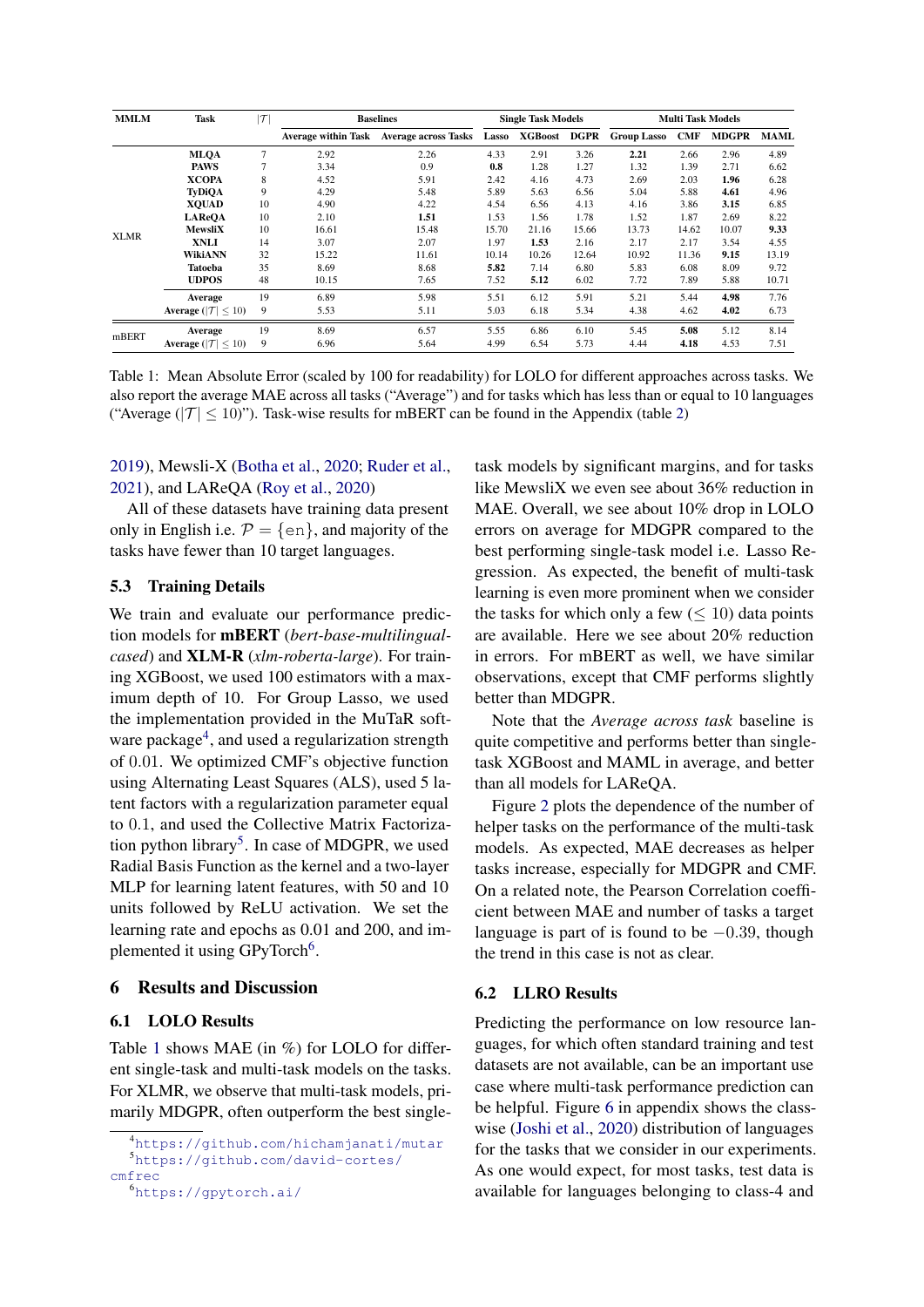class-5. Training performance prediction models without any task to transfer from can therefore, possibly lead to poor generalization on the low resource languages. On the other hand, for the same reason - lack of test data, building accurate predictors for low-resource languages is necessary.

MAE values for the LLRO evaluation setup are shown in figure [1](#page-6-1) for XLMR. Results for mBERT follow similar trends and are reported in the Appendix (figure [7\)](#page-12-2). For both XLMR and mBERT we observe that the three main multi-task models – Group Lasso, CMF and MDGPR – outperform the single-task models and baselines. Interestingly, for XLMR, the single task models XGBoost and Lasso perform even worse than the *Average within Tasks* baseline. Overall we see around 18% and 11% drop in MAE for Group Lasso over the best performing single-task model, for XLMR and mBERT respectively.

# 6.3 Feature Importance

An interesting consequence of zero-shot performance prediction is that the models can be directly used to infer the correlation (and possibly causation) between linguistic relatedness and pretraining conditions and zero-shot transferability. Multi-task learning, in this context, help us make more robust inferences, as the models are less prone to overfitting to a particular task or dataset.

Figure [3](#page-6-2) shows the SHAP values of the features for the Group Lasso model trained on XLMR's zero-shot performance data. As expected for Group Lasso, we see a block-sparsity behavior among the tasks. Features such as Rare Typological Traits (WMRR(t)), Tokenizer's Fertility (FERT $(t)$ ) and Genetic Similarity  $(s_{gen}(p, t))$  are ignored in all the tasks. In contrast, for the single-task lasso regression (Figure [9](#page-13-0) in Appendix), we see different sets of features selected for different tasks, which for

<span id="page-6-1"></span>

Figure 1: Leave Low Resource Out (LLRO) results for XLMR

<span id="page-6-0"></span>

Figure 2: Number of helper tasks vs. LOLO MAE. Errors for different model types (Group Lasso, CMF and MDGPR) and tasks are scaled by diving them by the maximum error value.

<span id="page-6-2"></span>

Figure 3: Task-wise mean SHAP values of different features for the Group Lasso model trained on XLMR zero-shot performance data. Higher value implies stronger effect.

the scale at which we operate, might not be indicative of the actual factors that affect the zero-shot performance in these tasks.

Subword Overlap. Among the features that get selected for all tasks, we observe that Subword Overlap  $(o_{sw}(p, t))$  typically gets higher importance in retrieval (LAReQA and MewsliX) and sentence classification tasks (PAWS-X, XNLI). Since the retrieval tasks that we consider, as described in [Ruder](#page-10-3) [et al.](#page-10-3) [\(2021\)](#page-10-3), measure the alignment between the cross lingual representations of semantically similar sentences, having a shared vocabulary between the languages can leak information from one to another [\(Wu and Dredze,](#page-10-0) [2019\)](#page-10-0) which might improve the retrieval performance. Interestingly, if we compare this with the feature importance scores for the single task lasso model (Figure [9](#page-13-0) in Appendix), we do see MewsliX task getting higher importance for the subword overlap, but LAReQA gets virtually zero SHAP value for this feature, showcasing how single-task models can misinterpret two similar tasks as requiring very different features. Our observation reinforce the generally held notion that vocabulary overlap between the pivot and target is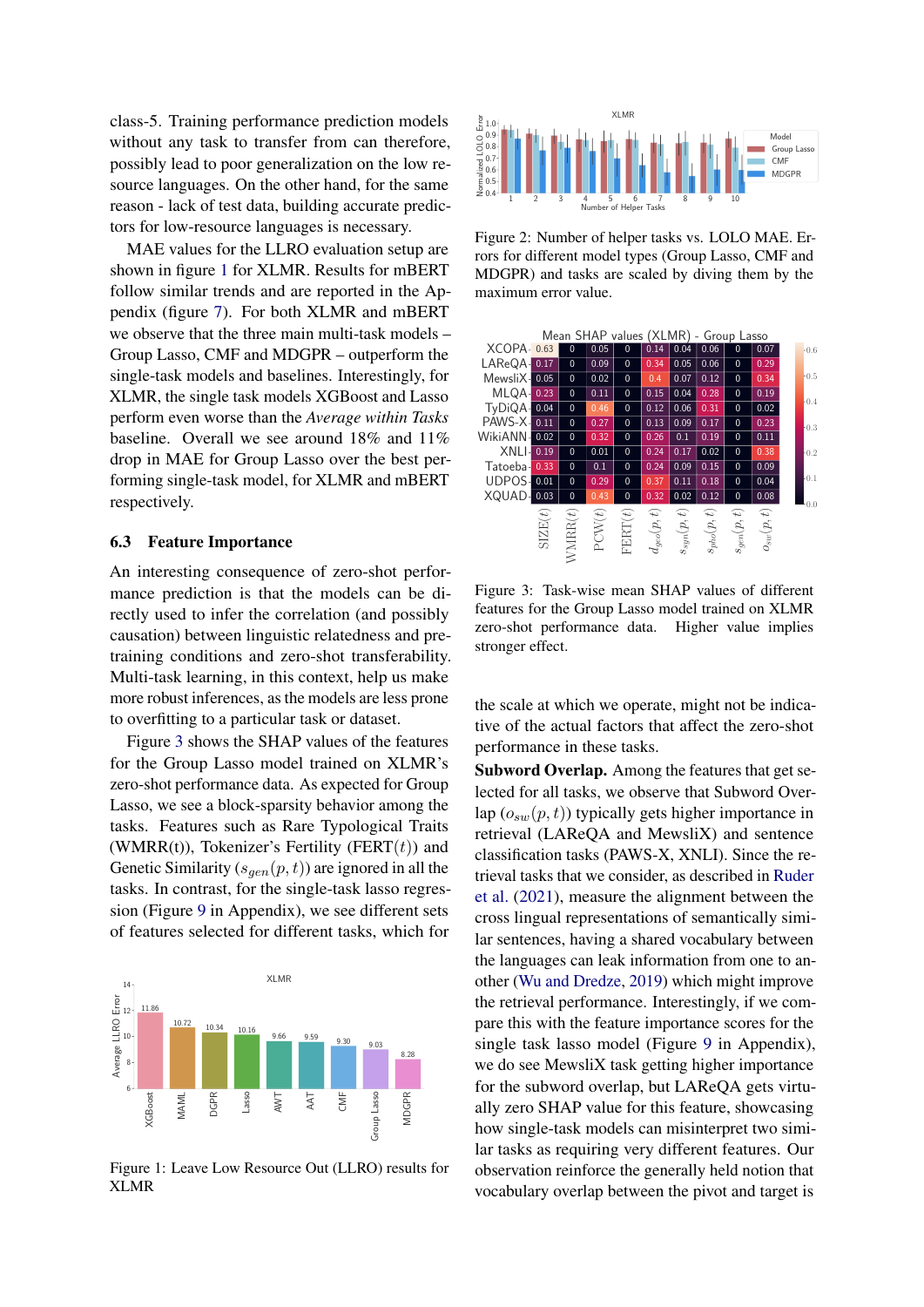beneficial for zero-shot transfer [\(Wu and Dredze,](#page-10-0) [2019\)](#page-10-0), especially for retrieval tasks, though some studies have argued otherwise [\(Pires et al.,](#page-9-0) [2019;](#page-9-0) [K](#page-9-2) [et al.,](#page-9-2) [2020\)](#page-9-2).

Tokenizer Features. For structure prediction (UDPOS and WikiAnn) and question answering (XQUAD and TyDiQA) tasks that require making predictions for each token in the input, we see that the tokenizer feature,  $PCW(t)$ , receive a higher SHAP value. In contrast, for single-task lasso, here too we do not observe high importance of this feature across these related tasks. [Rust](#page-10-6) [et al.](#page-10-6) [\(2021\)](#page-10-6) note that languages such as Arabic where mBERT's multilingual tokenizer was found to be much worse than it's monolingual counterpart, there was a sharper drop in performance of mBERT compared to the monolingual model for QA, UDPOS and NER tasks than for sentiment classification. We believe that XLMR's surprisingly worse performance than mBERT for Chinese and Japanese on UDPOS might be correlated with it's significantly worse tokenizer for these languages based on the *fertility* (FERT) and *Percentage Continued Words* (PCW) feature values (see Appendix [A.2](#page-11-0) for exact values). The high SHAP values for PCW $(t)$  further strengthen our belief<sup>[7](#page-7-0)</sup>.

Pre-training Size. Similar to the findings of [Lauscher et al.](#page-9-1) [\(2020\)](#page-9-1), we observe that pre-training corpus size has low SHAP value, and therefore, lower importance for lower level tasks such as UDPOS and NER, and higher SHAP values for higher level tasks like XNLI. Additionally, we extend their observations to tasks such as XCOPA, Tatoeba, MLQA and LAReQA where pre-training size seem to play a significant role in the performance prediction. Again, compared to single Lasso Regression model, we see a different selection pattern: Pre-training size receives a high SHAP value for UDPOS while for XNLI it is negligible. This neither fully conforms with our observations on the multi-task feature selections, nor with the previous work [\(Lauscher et al.,](#page-9-1) [2020\)](#page-9-1).

Typological Relatedness Features. Out of all the typological relatedness features, we found Geographical Distance  $(d_{geo}(p, t))$  receiving highest SHAP values for all tasks, implying that geographical proximity between the pivot-target pair is an important factor in determining the zero-shot transferability between them. [Lauscher et al.](#page-9-1) [\(2020\)](#page-9-1) also observe positive correlations between geographical relatedness and zero-shot performance. The crosstask importance of geographic distance (unlike the other relatedness features) might be attributed to the 100% coverage across languages for the geographical vectors in the URIEL database. In contrast, Syntactic and Phonological vectors have missing values for a majority of the languages [\(Littell](#page-9-11) [et al.,](#page-9-11) [2017\)](#page-9-11).

Like [Lauscher et al.](#page-9-1) [\(2020\)](#page-9-1), we also see some dependence on syntactic  $(s_{syn}(p, t))$  and phonological  $(s_{pho}(p, t))$  similarities for XLMR's zero shot performance on XNLI and XQUAD tasks respectively. However, in both cases we found that the tokenizer feature  $PCW(t)$  receives a much higher SHAP value. Interestingly, genetic similarity  $(s_{gen}(p, t))$  is not selected for any task, arguably due to the block sparsity in feature selection of Group Lasso. We do see some tasks receiving high SHAP values for  $s_{gen}(p, t)$  in single-task lasso (Figure [9](#page-13-0) in Appendix). However, the number of such tasks as well as the SHAP values are on the lower side, implying that genetic similarity might not provide any additional information for zero-shot transfer over and above the geographical, syntactic and phonological similarities.

Similar trends are observed in the case of mBERT as well (Figure [10](#page-13-1) in appendix), with some minor differences. For instance, instead of  $PCW(t)$ , FERT(t) receives higher SHAP value;  $s_{sun}(p, t)$  also receives higher importance, especially for tasks like UDPOS and XNLI, which is consistent with the findings of [Lauscher et al.](#page-9-1) [\(2020\)](#page-9-1).

# 7 Conclusion and Future Work

In this paper, we showed that the zero-shot performance prediction problem can be much more effectively and robustly solved by using multi-task learning approaches. We see significant reduction in errors compared to the baselines and single-task models, specifically for the tasks which have test sets available in a very few languages or when trying to predict the performance for low resource languages. Additionally, this approach allows us to robustly identify factors that influence zero-shot performance. Our findings in this context can be summarized as follows.

1. *Subword overlap* between the pivot and target has a strong positive influence on zero-shot trans-

<span id="page-7-0"></span>Note that [Rust et al.](#page-10-6)  $(2021)$  shows the importance of tokenizer metrics for the case where the multilingual models are fine-tuned on the target language, whereas we analyze their importance for zero-shot transfer.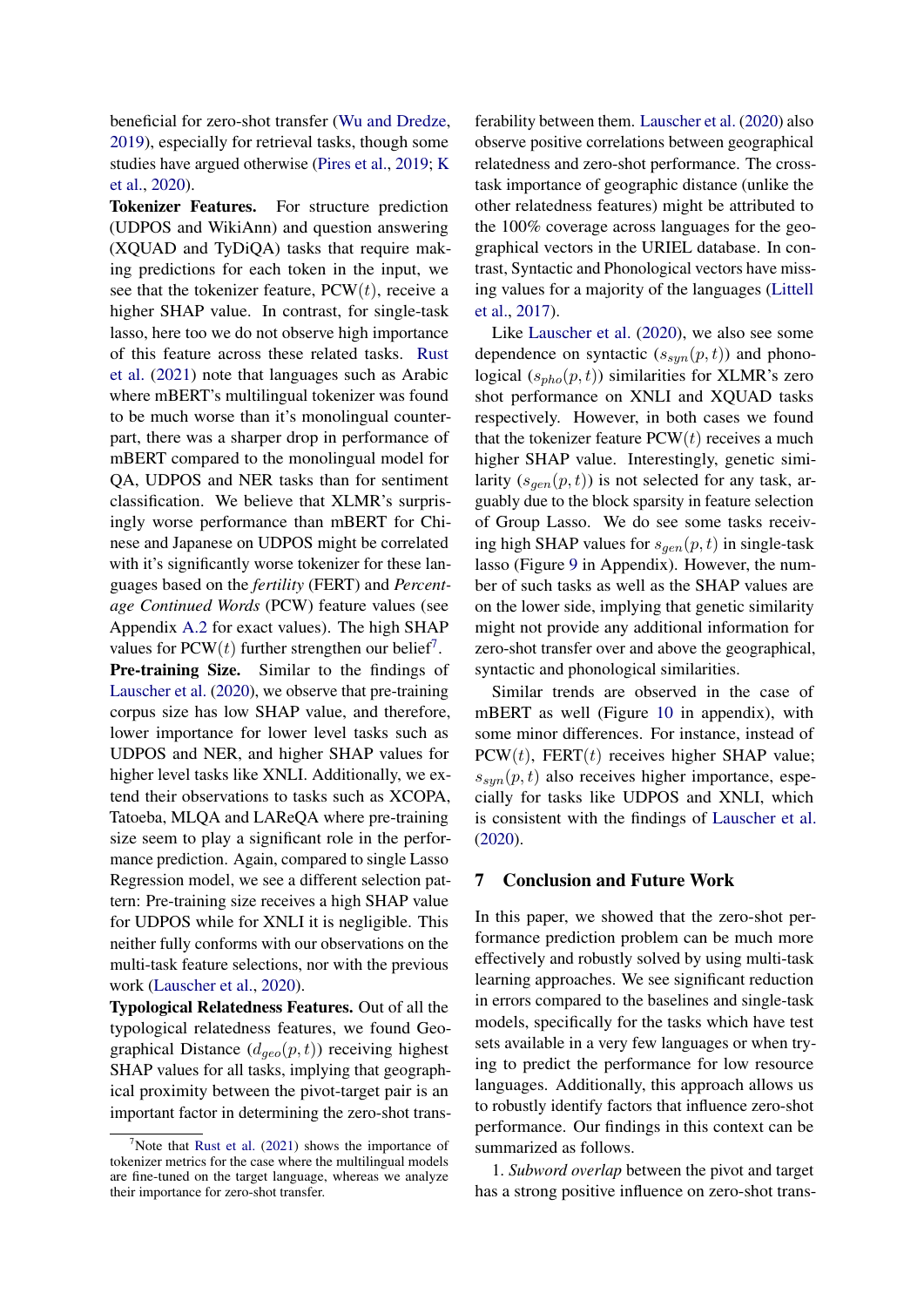fer, especially for Retrieval tasks. 2. *Quality of the target tokenizer*, defined in terms of how often or how aggressively it splits the target tokens negatively influences zero-shot performance for word-level tasks such as POS tagging and Span extraction. 3. *Pre-training size* of the target positively influences zero-shot performance in many tasks, including XCOPA, Tatoeba, MLQA and LAReQA. 4. *Geographical proximity* between pivot and target is found to be uniformly important across all the tasks, unlike syntactic and phonological similarities, which are important for only some tasks.

This last finding is especially interesting. As described earlier, geographical proximity is a more clear, noise-free and complete feature compared to the other relatedness metrics. However, one could also argue that since neighboring languages tend to have high vocabulary and typological feature overlap due to contact processes and shared areal features, geographical distance is an extremely informative feature for zero-shot transfer. Two direct implications of these findings are: (1) for effective use of MMLMs, one should develop resources in at least one pivot language per geographic regions, and (2) one should work towards multilingual tokenizers that are effective for most languages.

There are a number of directions that can be explored in future related to our work. The prediction models can be extended to a multi-pivot and few-shot settings, as described in [Srinivasan et al.](#page-10-2) [\(2021\)](#page-10-2). Further probing experiments could be designed to understand the role of sub-word overlap on zero-shot transfer of Retrieval tasks.

# Acknowledgements

We would like to thank the LITMUS team at Microsoft for their valuable inputs and feedback over the course of this project.

# **References**

- <span id="page-8-9"></span>Rie Kubota Ando, Tong Zhang, and Peter Bartlett. 2005. A framework for learning predictive structures from multiple tasks and unlabeled data. *Journal of Machine Learning Research*, 6(11).
- <span id="page-8-8"></span>Andreas Argyriou, Theodoros Evgeniou, and Massimiliano Pontil. 2008. Convex multi-task feature learning. *Machine learning*, 73(3):243–272.
- <span id="page-8-5"></span>Mikel Artetxe, Sebastian Ruder, and Dani Yogatama. 2020. On the Cross-lingual Transferability of Monolingual Representations. In *Proceedings of ACL 2020*.
- <span id="page-8-11"></span>Mikel Artetxe and Holger Schwenk. 2019. Massively Multilingual Sentence Embeddings for Zero-Shot Cross-Lingual Transfer and Beyond. *Transactions of the ACL 2019*.
- <span id="page-8-6"></span>Alexandra Birch, Miles Osborne, and Philipp Koehn. 2008. [Predicting success in machine translation.](https://aclanthology.org/D08-1078) In *Proceedings of the 2008 Conference on Empirical Methods in Natural Language Processing*, pages 745–754, Honolulu, Hawaii. Association for Computational Linguistics.
- <span id="page-8-3"></span>Edwin V Bonilla, Kian Chai, and Christopher Williams. 2008. [Multi-task gaussian process prediction.](https://proceedings.neurips.cc/paper/2007/file/66368270ffd51418ec58bd793f2d9b1b-Paper.pdf) In *Advances in Neural Information Processing Systems*, volume 20. Curran Associates, Inc.
- <span id="page-8-12"></span>Jan A. Botha, Zifei Shan, and Daniel Gillick. 2020. [En](https://doi.org/10.18653/v1/2020.emnlp-main.630)[tity Linking in 100 Languages.](https://doi.org/10.18653/v1/2020.emnlp-main.630) In *Proceedings of the 2020 Conference on Empirical Methods in Natural Language Processing (EMNLP)*, pages 7833– 7845, Online. Association for Computational Linguistics.
- <span id="page-8-7"></span>Tianqi Chen and Carlos Guestrin. 2016. [Xgboost: A](https://doi.org/10.1145/2939672.2939785) [scalable tree boosting system.](https://doi.org/10.1145/2939672.2939785) In *Proceedings of the 22nd ACM SIGKDD International Conference on Knowledge Discovery and Data Mining*, KDD '16, page 785–794, New York, NY, USA. Association for Computing Machinery.
- <span id="page-8-10"></span>Jonathan H. Clark, Eunsol Choi, Michael Collins, Dan Garrette, Tom Kwiatkowski, Vitaly Nikolaev, and Jennimaria Palomaki. 2020. TyDi QA: A Benchmark for Information-Seeking Question Answering in Typologically Diverse Languages. In *Transactions of the Association of Computational Linguistics*.
- <span id="page-8-1"></span>Alexis Conneau, Kartikay Khandelwal, Naman Goyal, Vishrav Chaudhary, Guillaume Wenzek, Francisco Guzmán, Edouard Grave, Myle Ott, Luke Zettlemoyer, and Veselin Stoyanov. 2020. [Unsupervised](https://doi.org/10.18653/v1/2020.acl-main.747) [cross-lingual representation learning at scale.](https://doi.org/10.18653/v1/2020.acl-main.747) In *Proceedings of the 58th Annual Meeting of the Association for Computational Linguistics*, pages 8440– 8451, Online. Association for Computational Linguistics.
- <span id="page-8-4"></span>Alexis Conneau, Ruty Rinott, Guillaume Lample, Adina Williams, Samuel Bowman, Holger Schwenk, and Veselin Stoyanov. 2018. XNLI: Evaluating cross-lingual sentence representations. In *Proceedings of EMNLP 2018*, pages 2475–2485.
- <span id="page-8-2"></span>David Cortes. 2018. Cold-start recommendations in collective matrix factorization. *arXiv preprint arXiv:1809.00366*.
- <span id="page-8-0"></span>Jacob Devlin, Ming-Wei Chang, Kenton Lee, and Kristina Toutanova. 2019. [BERT: Pre-training of](https://doi.org/10.18653/v1/N19-1423) [deep bidirectional transformers for language under](https://doi.org/10.18653/v1/N19-1423)[standing.](https://doi.org/10.18653/v1/N19-1423) In *Proceedings of the 2019 Conference of the North American Chapter of the Association for Computational Linguistics: Human Language*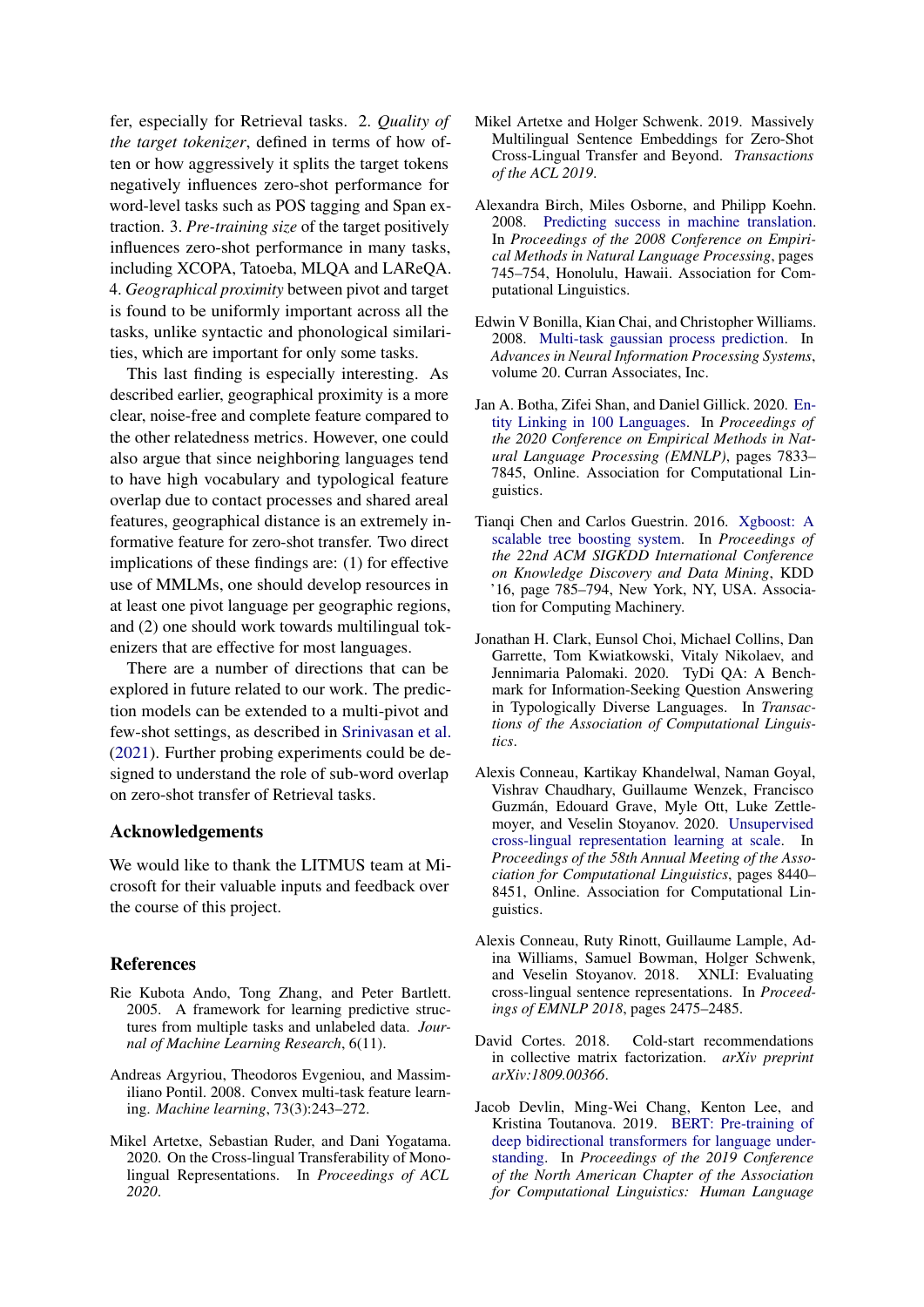*Technologies, Volume 1 (Long and Short Papers)*, pages 4171–4186, Minneapolis, Minnesota. Association for Computational Linguistics.

- <span id="page-9-3"></span>Błażej Dolicki and Gerasimos Spanakis. 2021. Analysing the impact of linguistic features on crosslingual transfer. *arXiv preprint arXiv:2105.05975*.
- <span id="page-9-9"></span>Tobias Domhan, Jost Tobias Springenberg, and Frank Hutter. 2015. Speeding up automatic hyperparameter optimization of deep neural networks by extrapolation of learning curves. In *Twenty-fourth international joint conference on artificial intelligence*.
- <span id="page-9-4"></span>Chelsea Finn, Pieter Abbeel, and Sergey Levine. 2017. Model-agnostic meta-learning for fast adaptation of deep networks. In *International Conference on Machine Learning*, pages 1126–1135. PMLR.
- <span id="page-9-16"></span>Junjie Hu, Sebastian Ruder, Aditya Siddhant, Graham Neubig, Orhan Firat, and Melvin Johnson. 2020. [XTREME: A massively multilingual multi](https://proceedings.mlr.press/v119/hu20b.html)[task benchmark for evaluating cross-lingual gener](https://proceedings.mlr.press/v119/hu20b.html)[alisation.](https://proceedings.mlr.press/v119/hu20b.html) In *Proceedings of the 37th International Conference on Machine Learning*, volume 119 of *Proceedings of Machine Learning Research*, pages 4411–4421. PMLR.
- <span id="page-9-12"></span>Ali Jalali, Sujay Sanghavi, Chao Ruan, and Pradeep Ravikumar. 2010. [A dirty model for multi-task](https://proceedings.neurips.cc/paper/2010/file/00e26af6ac3b1c1c49d7c3d79c60d000-Paper.pdf) [learning.](https://proceedings.neurips.cc/paper/2010/file/00e26af6ac3b1c1c49d7c3d79c60d000-Paper.pdf) In *Advances in Neural Information Processing Systems*, volume 23. Curran Associates, Inc.
- <span id="page-9-15"></span>Pratik Joshi, Sebastin Santy, Amar Budhiraja, Kalika Bali, and Monojit Choudhury. 2020. [The state and](https://doi.org/10.18653/v1/2020.acl-main.560) [fate of linguistic diversity and inclusion in the NLP](https://doi.org/10.18653/v1/2020.acl-main.560) [world.](https://doi.org/10.18653/v1/2020.acl-main.560) In *Proceedings of the 58th Annual Meeting of the Association for Computational Linguistics*, pages 6282–6293, Online. Association for Computational Linguistics.
- <span id="page-9-2"></span>Karthikeyan K, Zihan Wang, Stephen Mayhew, and Dan Roth. 2020. [Cross-lingual ability of multilin](https://openreview.net/forum?id=HJeT3yrtDr)[gual bert: An empirical study.](https://openreview.net/forum?id=HJeT3yrtDr) In *International Conference on Learning Representations*.
- <span id="page-9-1"></span>Anne Lauscher, Vinit Ravishankar, Ivan Vulic, and ´ Goran Glavaš. 2020. [From zero to hero: On the](https://doi.org/10.18653/v1/2020.emnlp-main.363) [limitations of zero-shot language transfer with mul](https://doi.org/10.18653/v1/2020.emnlp-main.363)[tilingual Transformers.](https://doi.org/10.18653/v1/2020.emnlp-main.363) In *Proceedings of the 2020 Conference on Empirical Methods in Natural Language Processing (EMNLP)*, pages 4483–4499, Online. Association for Computational Linguistics.
- <span id="page-9-5"></span>Gina-Anne Levow. 2006. [The third international Chi](https://aclanthology.org/W06-0115)[nese language processing bakeoff: Word segmen](https://aclanthology.org/W06-0115)[tation and named entity recognition.](https://aclanthology.org/W06-0115) In *Proceedings of the Fifth SIGHAN Workshop on Chinese Language Processing*, pages 108–117, Sydney, Australia. Association for Computational Linguistics.
- <span id="page-9-19"></span>Patrick Lewis, Barlas Oğuz, Ruty Rinott, Sebastian Riedel, and Holger Schwenk. 2020. MLQA: Evaluating Cross-lingual Extractive Question Answering. In *Proceedings of ACL 2020*.
- <span id="page-9-10"></span>Yu-Hsiang Lin, Chian-Yu Chen, Jean Lee, Zirui Li, Yuyan Zhang, Mengzhou Xia, Shruti Rijhwani, Junxian He, Zhisong Zhang, Xuezhe Ma, Antonios Anastasopoulos, Patrick Littell, and Graham Neubig. 2019. [Choosing transfer languages for cross-lingual](https://doi.org/10.18653/v1/P19-1301) [learning.](https://doi.org/10.18653/v1/P19-1301) In *Proceedings of the 57th Annual Meeting of the Association for Computational Linguistics*, pages 3125–3135, Florence, Italy. Association for Computational Linguistics.
- <span id="page-9-11"></span>Patrick Littell, David R. Mortensen, Ke Lin, Katherine Kairis, Carlisle Turner, and Lori Levin. 2017. [URIEL and lang2vec: Representing languages as](https://aclanthology.org/E17-2002) [typological, geographical, and phylogenetic vectors.](https://aclanthology.org/E17-2002) In *Proceedings of the 15th Conference of the European Chapter of the Association for Computational Linguistics: Volume 2, Short Papers*, pages 8–14, Valencia, Spain. Association for Computational Linguistics.
- <span id="page-9-13"></span>Aurelie C Lozano and Grzegorz Swirszcz. 2012. Multilevel lasso for sparse multi-task regression. In *Proceedings of the 29th International Coference on International Conference on Machine Learning*, pages 595–602.
- <span id="page-9-6"></span>Joakim Nivre, Mitchell Abrams, Željko Agic, Lars ´ Ahrenberg, Lene Antonsen, Maria Jesus Aranzabe, Gashaw Arutie, Masayuki Asahara, Luma Ateyah, Mohammed Attia, et al. 2018. Universal dependencies 2.2.
- <span id="page-9-18"></span>Xiaoman Pan, Boliang Zhang, Jonathan May, Joel Nothman, Kevin Knight, and Heng Ji. 2017. Crosslingual name tagging and linking for 282 languages. In *Proceedings of ACL 2017*, pages 1946–1958.
- <span id="page-9-0"></span>Telmo Pires, Eva Schlinger, and Dan Garrette. 2019. [How multilingual is multilingual BERT?](https://doi.org/10.18653/v1/P19-1493) In *Proceedings of the 57th Annual Meeting of the Association for Computational Linguistics*, pages 4996– 5001, Florence, Italy. Association for Computational Linguistics.
- <span id="page-9-8"></span>Emmanouil Platanios, Hoifung Poon, Tom M Mitchell, and Eric J Horvitz. 2017. [Estimating accuracy from](https://proceedings.neurips.cc/paper/2017/file/95f8d9901ca8878e291552f001f67692-Paper.pdf) [unlabeled data: A probabilistic logic approach.](https://proceedings.neurips.cc/paper/2017/file/95f8d9901ca8878e291552f001f67692-Paper.pdf) In *Advances in Neural Information Processing Systems*, volume 30. Curran Associates, Inc.
- <span id="page-9-7"></span>Emmanouil Antonios Platanios, Avrim Blum, and Tom Mitchell. 2014. Estimating accuracy from unlabeled data.
- <span id="page-9-14"></span>Ting Kei Pong, Paul Tseng, Shuiwang Ji, and Jieping Ye. 2010. Trace norm regularization: Reformulations, algorithms, and multi-task learning. *SIAM Journal on Optimization*, 20(6):3465–3489.
- <span id="page-9-17"></span>Edoardo Maria Ponti, Goran Glavaš, Olga Majewska, Qianchu Liu, Ivan Vulić, and Anna Korhonen. 2020. [XCOPA: A multilingual dataset for causal common](https://doi.org/10.18653/v1/2020.emnlp-main.185)[sense reasoning.](https://doi.org/10.18653/v1/2020.emnlp-main.185) In *Proceedings of the 2020 Conference on Empirical Methods in Natural Language Processing (EMNLP)*, pages 2362–2376, Online. Association for Computational Linguistics.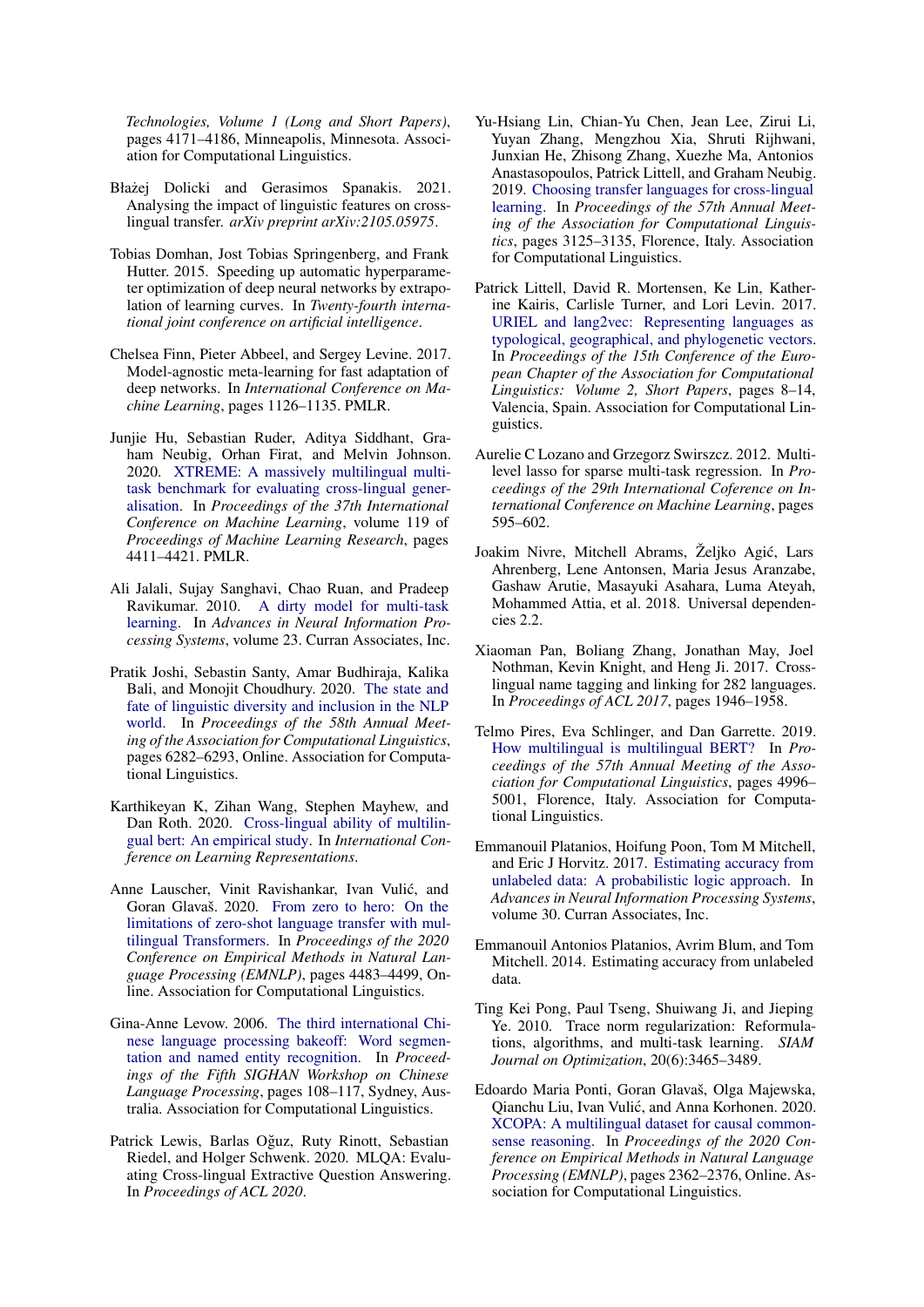- <span id="page-10-15"></span>Uma Roy, Noah Constant, Rami Al-Rfou, Aditya Barua, Aaron Phillips, and Yinfei Yang. 2020. [LAReQA: Language-agnostic answer retrieval from](https://doi.org/10.18653/v1/2020.emnlp-main.477) [a multilingual pool.](https://doi.org/10.18653/v1/2020.emnlp-main.477) In *Proceedings of the 2020 Conference on Empirical Methods in Natural Language Processing (EMNLP)*, pages 5919–5930, Online. Association for Computational Linguistics.
- <span id="page-10-3"></span>Sebastian Ruder, Noah Constant, Jan Botha, Aditya Siddhant, Orhan Firat, Jinlan Fu, Pengfei Liu, Junjie Hu, Dan Garrette, Graham Neubig, and Melvin Johnson. 2021. [XTREME-R: Towards more chal](https://doi.org/10.18653/v1/2021.emnlp-main.802)[lenging and nuanced multilingual evaluation.](https://doi.org/10.18653/v1/2021.emnlp-main.802) In *Proceedings of the 2021 Conference on Empirical Methods in Natural Language Processing*, pages 10215– 10245, Online and Punta Cana, Dominican Republic. Association for Computational Linguistics.
- <span id="page-10-6"></span>Phillip Rust, Jonas Pfeiffer, Ivan Vulic, Sebastian ´ Ruder, and Iryna Gurevych. 2021. [How good is](https://doi.org/10.18653/v1/2021.acl-long.243) [your tokenizer? on the monolingual performance of](https://doi.org/10.18653/v1/2021.acl-long.243) [multilingual language models.](https://doi.org/10.18653/v1/2021.acl-long.243) In *Proceedings of the 59th Annual Meeting of the Association for Computational Linguistics and the 11th International Joint Conference on Natural Language Processing (Volume 1: Long Papers)*, pages 3118–3135, Online. Association for Computational Linguistics.
- <span id="page-10-9"></span>Holger Schwenk and Xian Li. 2018. A corpus for multilingual document classification in eight languages. In *Proceedings of the Eleventh International Conference on Language Resources and Evaluation (LREC 2018)*, Paris, France. European Language Resources Association (ELRA).
- <span id="page-10-2"></span>Anirudh Srinivasan, Sunayana Sitaram, Tanuja Ganu, Sandipan Dandapat, Kalika Bali, and Monojit Choudhury. 2021. Predicting the performance of multilingual nlp models. *arXiv preprint arXiv:2110.08875*.
- <span id="page-10-7"></span>Erik F. Tjong Kim Sang. 2002. [Introduction to the](https://aclanthology.org/W02-2024) [CoNLL-2002 shared task: Language-independent](https://aclanthology.org/W02-2024) [named entity recognition.](https://aclanthology.org/W02-2024) In *COLING-02: The 6th Conference on Natural Language Learning 2002 (CoNLL-2002)*.
- <span id="page-10-8"></span>Erik F. Tjong Kim Sang and Fien De Meulder. 2003. [Introduction to the CoNLL-2003 shared task:](https://aclanthology.org/W03-0419) [Language-independent named entity recognition.](https://aclanthology.org/W03-0419) In *Proceedings of the Seventh Conference on Natural Language Learning at HLT-NAACL 2003*, pages 142–147.
- <span id="page-10-12"></span>Andrew Gordon Wilson, Zhiting Hu, Ruslan Salakhutdinov, and Eric P. Xing. 2016. [Deep kernel learning.](https://proceedings.mlr.press/v51/wilson16.html) In *Proceedings of the 19th International Conference on Artificial Intelligence and Statistics*, volume 51 of *Proceedings of Machine Learning Research*, pages 370–378, Cadiz, Spain. PMLR.
- <span id="page-10-0"></span>Shijie Wu and Mark Dredze. 2019. [Beto, bentz, be](https://doi.org/10.18653/v1/D19-1077)[cas: The surprising cross-lingual effectiveness of](https://doi.org/10.18653/v1/D19-1077) [BERT.](https://doi.org/10.18653/v1/D19-1077) In *Proceedings of the 2019 Conference on Empirical Methods in Natural Language Processing*

*and the 9th International Joint Conference on Natural Language Processing (EMNLP-IJCNLP)*, pages 833–844, Hong Kong, China. Association for Computational Linguistics.

- <span id="page-10-1"></span>Shijie Wu and Mark Dredze. 2020. [Are all languages](https://doi.org/10.18653/v1/2020.repl4nlp-1.16) [created equal in multilingual BERT?](https://doi.org/10.18653/v1/2020.repl4nlp-1.16) In *Proceedings of the 5th Workshop on Representation Learning for NLP*, pages 120–130, Online. Association for Computational Linguistics.
- <span id="page-10-10"></span>Mengzhou Xia, Antonios Anastasopoulos, Ruochen Xu, Yiming Yang, and Graham Neubig. 2020. [Pre](https://doi.org/10.18653/v1/2020.acl-main.764)[dicting performance for natural language process](https://doi.org/10.18653/v1/2020.acl-main.764)[ing tasks.](https://doi.org/10.18653/v1/2020.acl-main.764) In *Proceedings of the 58th Annual Meeting of the Association for Computational Linguistics*, pages 8625–8646, Online. Association for Computational Linguistics.
- <span id="page-10-14"></span>Yinfei Yang, Yuan Zhang, Chris Tar, and Jason Baldridge. 2019. PAWS-X: A cross-lingual adversarial dataset for paraphrase identification. In *Proceedings of EMNLP 2019*, pages 3685–3690.
- <span id="page-10-11"></span>Zihuiwen Ye, Pengfei Liu, Jinlan Fu, and Graham Neubig. 2021. [Towards more fine-grained and reliable](https://aclanthology.org/2021.eacl-main.324) [NLP performance prediction.](https://aclanthology.org/2021.eacl-main.324) In *Proceedings of the 16th Conference of the European Chapter of the Association for Computational Linguistics: Main Volume*, pages 3703–3714, Online. Association for Computational Linguistics.
- <span id="page-10-5"></span>Ming Yuan and Yi Lin. 2006. Model selection and estimation in regression with grouped variables. *Journal of the Royal Statistical Society: Series B (Statistical Methodology)*, 68(1):49–67.
- <span id="page-10-4"></span>Yu Zhang and Qiang Yang. 2017. [A survey on multi](https://doi.org/10.1109/TKDE.2021.3070203)[task learning.](https://doi.org/10.1109/TKDE.2021.3070203) *IEEE Transactions on Knowledge and Data Engineering*, PP.

# A Appendix

#### <span id="page-10-13"></span>A.1 Additional Details of Approaches Used

Gaussian Process Regression (GPR): We start by briefly reviewing Gaussian Processes (GP) in context of the zero-shot performance prediction problem. For a pivot-target language pair  $(p, t)$  and a task t, the GP prior and the likelihood function can be defined as:

<span id="page-10-16"></span>
$$
f \sim \mathcal{N}(\mu^{\mathfrak{t}}, K^{\mathfrak{t}}); \ \ y|f(x_{p,t}) \sim \mathcal{N}(y_{p,t}^{\mathfrak{t}}; f(x_{p,t}), \sigma_{\mathfrak{t}}^2)
$$
\n(4)

where  $\mu^t$  is the mean and  $K^t_{(p,t),(p',t')}$  =  $k^{\mathfrak{t}}(x_{p,t}, x_{p',t'})$  is the kernel of the GP defined on the task t.  $\sigma_t^2$  denotes the noise variance.

Deep Gaussian Process Regression (DGPR): We use DGP [\(Wilson et al.,](#page-10-12) [2016\)](#page-10-12) to learn rich features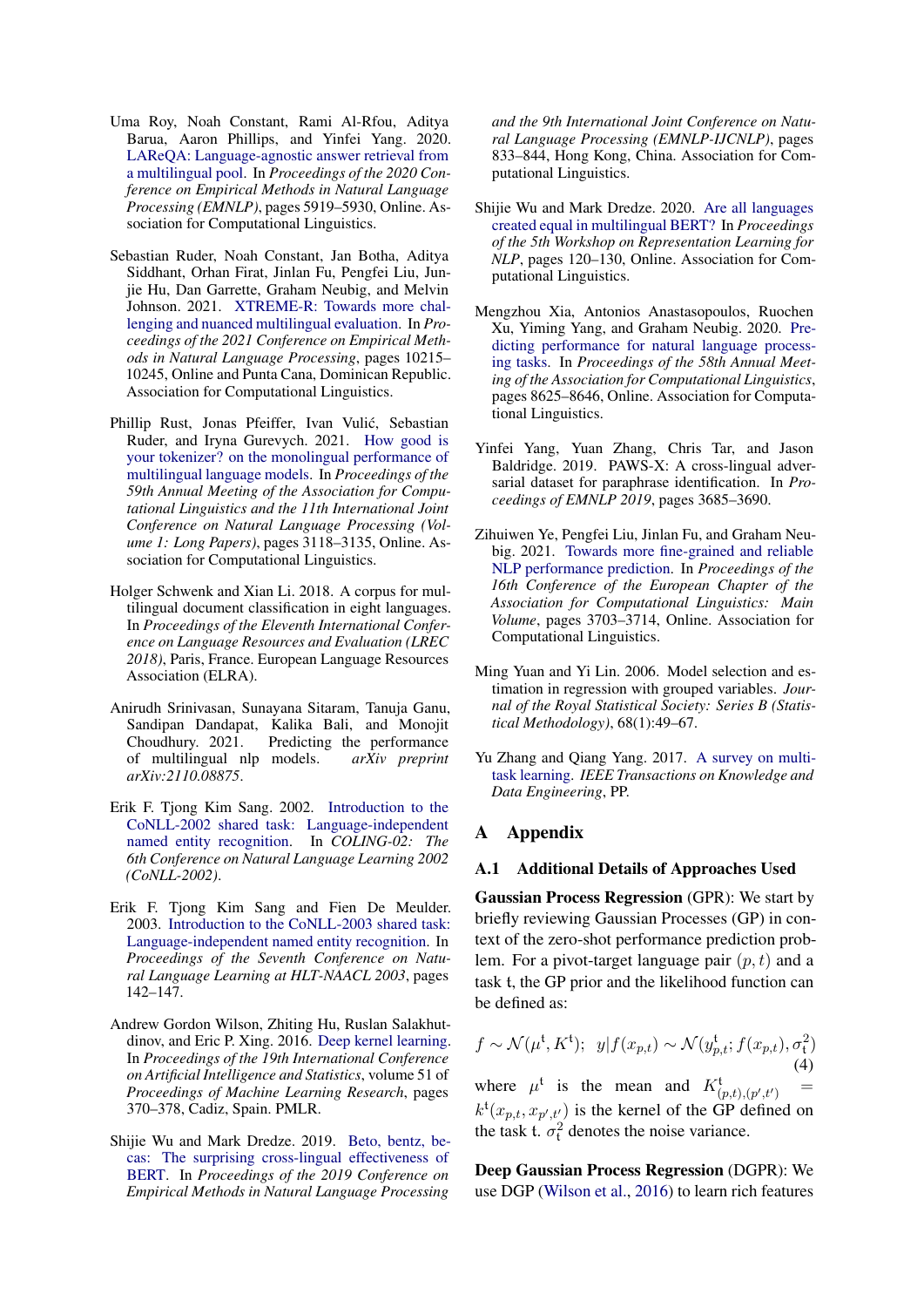from the observed data. Specifically, the kernel  $k^{\mathfrak{t}}(x_{p,t}, x_{p',t'})$  now takes the transformed inputs as

$$
k^{\mathfrak{t}}(x_{p,t}, x_{p',t'}) = k^{\mathfrak{t}}(g(x_{p,t}), g(x_{p',t'}))
$$
 (5)

where  $g(x)$  is a non-linear mapping given by a deep network. Please refer to [Wilson et al.](#page-10-12) [\(2016\)](#page-10-12) for a detail account on optimization of DGP.

Multi-Task Deep Gaussian Process Regression (MDGPR): We use the multi-task variant of Gaussian Processes proposed in [Bonilla et al.](#page-8-3) [\(2008\)](#page-8-3) where inter-task similarities are learnt solely based on the task identities and the observed data for each task. Instead of learning task-specific kernels  $k^{\mathfrak{t}}(g(x_{p,t}), g(x_{p',t'}))$ , we will have a common kernel over the inputs as  $k(g(x_{p,t}), g(x_{p',t'}))$  and a positive semi-definite matrix  $K_{task}$  for learning inter-task similarities. Specifically, we define the multi-task kernel  $K_m$  as follows

$$
k_m([x_{p,t}, \mathfrak{t}], [x_{p',t'}, \mathfrak{t}']) =
$$
  

$$
k(g(x_{p,t}), g(x_{p',t'})) * k_{\text{task}}(\mathfrak{t}, \mathfrak{t}') \quad (6)
$$

The GP prior will be defined by replacing the task specific kernel  $K^{\dagger}$  in the equation [4](#page-10-16) with the multi-task kernel  $K_m$ . We use the optimization steps similar to DGP and the inference is done by using the standard GP formulae.

Relating MDGPR to equation [1,](#page-2-2) the global parameters  $\Theta$  are the parameters of the deep network g, and the task specific parameter  $\Phi$  is the positive semi-definite matrix  $K_{task}$ .

Model Agnostic Meta Learning (MAML): MAML [\(Finn et al.,](#page-9-4) [2017\)](#page-9-4) is a popular meta learning algorithm that can be used to quickly adapt Deep Neural Networks on new tasks in a few-shot setting. In MAML, the set of initialization parameters for the neural network are explicitly learned such that the network can generalize well on a new task with a small number of gradient steps and training samples.

Relating to equation [1,](#page-2-2) the global parameters  $\Theta$ can be considered as the initial set of parameters for the neural network that are learned and shared across all the tasks. Task specific parameters  $\Phi$  are adapted from  $\Theta$  by taking K gradient steps using the task's performance data.

For evaluating a task t, we consider rest of the tasks in our dataset as helpers ( $f' \in \mathfrak{T} - \{t\}$ ) and use them to train the initial set of parameters Θ. The initial parameters are then updated by fine-tuning the network on the training set for t using gradient descent.

<span id="page-11-1"></span>

Figure 4: Comparison of Tokenizer metrics as described by [Rust et al.](#page-10-6) [\(2021\)](#page-10-6) on different languages for MBERT and XLMR. For most languages both model's have similar values of fertility and proportion of continued words, however for Chinese and Japanese the values for XLMR are much higher, which might indicate the subpar quality of XLMR's tokenizer in these languages.

# <span id="page-11-0"></span>A.2 Comparison between mBERT and XLMR Tokenizers

The FERT and PCW metrics as proposed by [Rust](#page-10-6) [et al.](#page-10-6) [\(2021\)](#page-10-6), have been compared for mBERT and XLMR in figure [4.](#page-11-1) As can be seen, for most languages the metric values are similar across the two tokenizers, however for languages like Chinese and Japanese, there is a dramatic increase in the values for XLMR. Interestingly, when we compare the zero-shot performance between mBERT and XLMR on structure prediction tasks like UD-POS and WikiANN, we see a surprisingly large drop (upto 20% absolute drop) in the performance for XLMR on these both Chinese and Japanese, whereas usually XLMR outperforms mBERT on these tasks (Refer to figure [5\)](#page-12-3). This observation along with the feature importance for the tokenizer features that we observed for Group Lasso [\(3\)](#page-6-2) indicate that tokenizer quality might play some role in the zero-shot transfer capabilities of the multilingual models.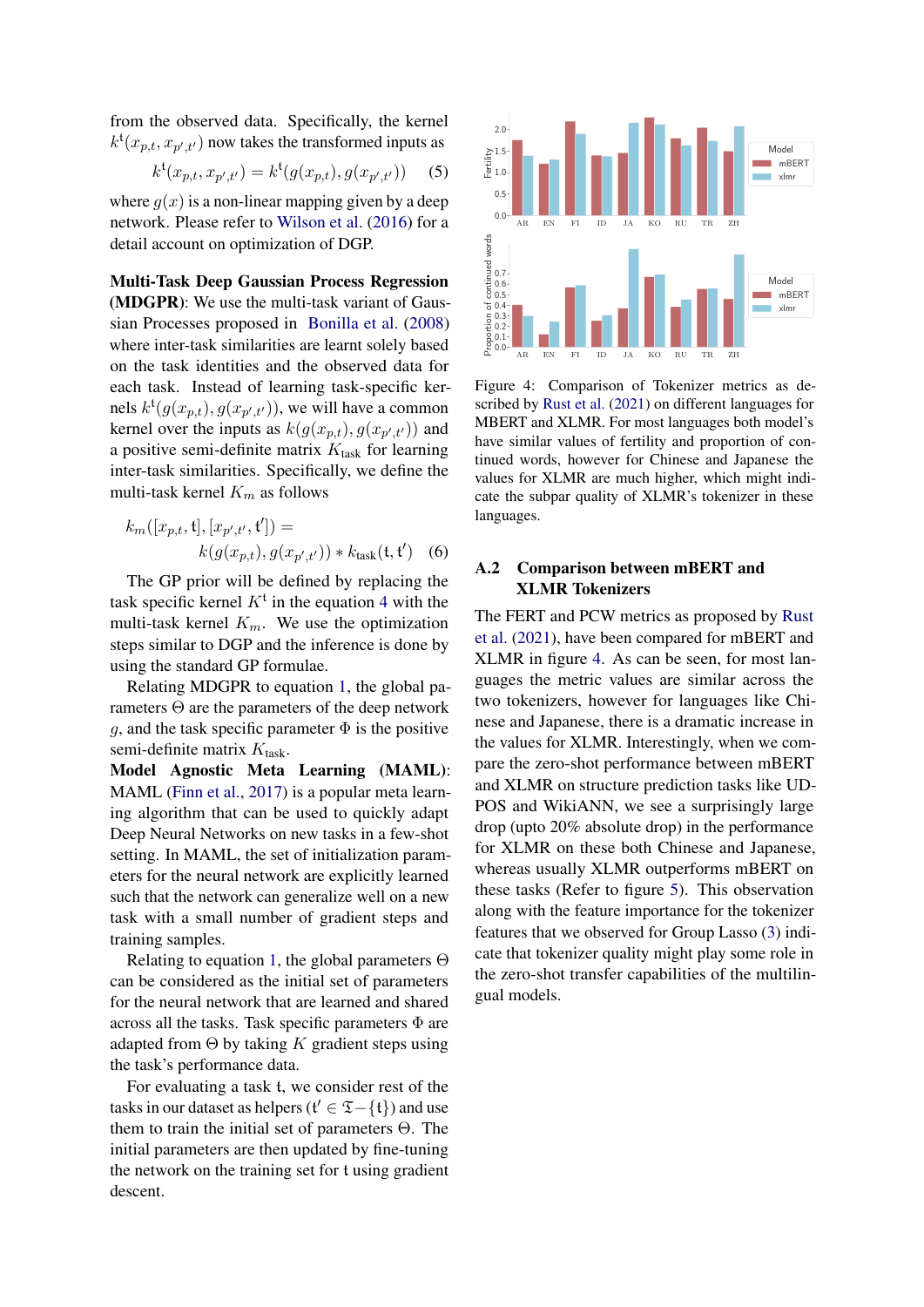<span id="page-12-0"></span>

| <b>Task</b>                             | $\vert\mathcal{T}\vert$ | <b>Baselines</b>           | <b>Single Task Models</b>   |       |                | <b>Multi Task Models</b> |                    |            |              |             |
|-----------------------------------------|-------------------------|----------------------------|-----------------------------|-------|----------------|--------------------------|--------------------|------------|--------------|-------------|
|                                         |                         | <b>Average within Task</b> | <b>Average across Tasks</b> | Lasso | <b>XGBoost</b> | DGPR                     | <b>Group Lasso</b> | <b>CMF</b> | <b>MDGPR</b> | <b>MAML</b> |
| <b>MLOA</b>                             | 7                       | 4.87                       | 4.59                        | 6.39  | 7.47           | 6.12                     | 3.45               | 3.18       | 2.42         | 3.75        |
| <b>PAWS</b>                             | 7                       | 4.01                       | 2.96                        | 3.97  | 3.01           | 3.53                     | 2.34               | 2.75       | 1.92         | 6.77        |
| <b>XCOPA</b>                            | 8                       | 3.44                       | 3.63                        | 3.54  | 4.24           | 3.10                     | 3.30               | 2.86       | 2.59         | 5.38        |
| <b>TyDiOA</b>                           | 9                       | 5.06                       | 7.08                        | 3.42  | 6.44           | 3.94                     | 5.09               | 4.59       | 3.92         | 8.34        |
| <b>XOUAD</b>                            | 10                      | 6.56                       | 2.97                        | 2.89  | 4.69           | 3.26                     | 4.16               | 4.37       | 3.13         | 4.86        |
| <b>LAReOA</b>                           | 10                      | 5.57                       | 2.79                        | 2.59  | 4.40           | 2.64                     | 2.22               | 1.96       | 1.75         | 8.74        |
| <b>MewsliX</b>                          | 10                      | 19.23                      | 15.48                       | 12.15 | 15.54          | 17.52                    | 10.53              | 9.54       | 15.99        | 14.72       |
| <b>XNLI</b>                             | 14                      | 5.29                       | 2.94                        | 3.29  | 2.60           | 2.95                     | 3.18               | 3.89       | 2.98         | 5.05        |
| <b>WikiANN</b>                          | 32                      | 14.79                      | 10.54                       | 9.37  | 11.13          | 11.51                    | 10.30              | 8.91       | 8.62         | 11.80       |
| <b>Tatoeba</b>                          | 35                      | 14.63                      | 11.86                       | 6.43  | 9.57           | 6.38                     | 6.46               | 7.21       | 6.16         | 12.13       |
| <b>UDPOS</b>                            | 48                      | 12.10                      | 7.43                        | 7.05  | 6.37           | 6.18                     | 8.94               | 6.58       | 6.87         | 7.97        |
| Average                                 | 19                      | 8.69                       | 6.57                        | 5.55  | 6.86           | 6.10                     | 5.45               | 5.08       | 5.12         | 8.14        |
| <b>Average</b> ( $ \mathcal{T}  < 10$ ) | 9                       | 6.96                       | 5.64                        | 4.99  | 6.54           | 5.73                     | 4.44               | 4.18       | 4.53         | 7.51        |

Table 2: Mean Absolute Errors (Scaled by 100 for readability) for different models trained to predict the zero shot performance of mBERT. In the "Average" row we average the MAEs across all the tasks and in the "Average Low" Res Tasks", we consider the tasks with fewer than 10 target languages and take the average of the MAEs for those tasks.

<span id="page-12-3"></span>

<span id="page-12-1"></span>Figure 5: Zero-shot performance comparison between mBERT and XLMR on (a) UDPOS and (b) WikiANN (NER) tasks, as given in [Ruder et al.](#page-10-3) [\(2021\)](#page-10-3)

<span id="page-12-2"></span>

Figure 7: Leave Low Resource Out (LLRO) results for mBERT



Figure 6: Class wise distribution of languages for different tasks. Languages have been categorized based



Figure 8: Number of helper tasks vs. LOLO MAE for mBERT. Errors for different model types (Group Lasso, CMF and MDGPR) and tasks are scaled by diving them by the maximum error value.